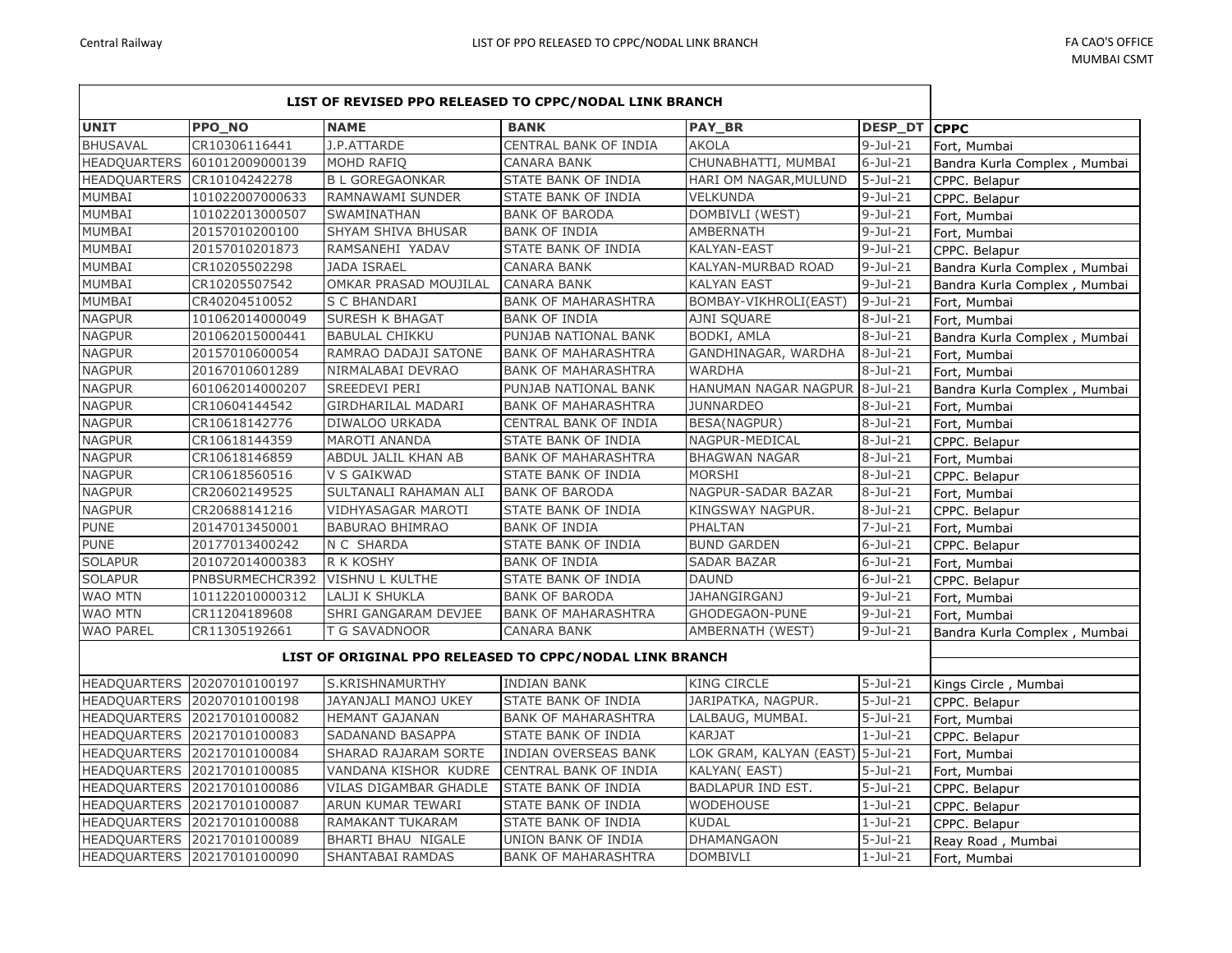| <b>UNIT</b>         | <b>PPO NO</b>               | <b>NAME</b>                          | <b>BANK</b>                | <b>PAY BR</b>        | DESP DT CPPC           |                              |
|---------------------|-----------------------------|--------------------------------------|----------------------------|----------------------|------------------------|------------------------------|
| <b>HEADQUARTERS</b> | 20217010100091              | SHRISH SHRINIWAS                     | STATE BANK OF INDIA        | ADHARWADI ROAD,      | $\overline{5}$ -Jul-21 | CPPC. Belapur                |
|                     | HEADQUARTERS 20217010100092 | VONGA GANGADHAR RAO                  | STATE BANK OF INDIA        | CHANDIVALI           | $1-Jul-21$             | CPPC. Belapur                |
|                     | HEADQUARTERS 20217010100093 | <b>NANDITA MAHESH</b>                | CENTRAL BANK OF INDIA      | <b>BORI BUNDER</b>   | $1-Jul-21$             | Fort, Mumbai                 |
|                     | HEADQUARTERS 20217010100094 | TARLOCHAN LAL                        | STATE BANK OF INDIA        | KONKAN BHAVAN, NAVI  | $5-Jul-21$             | CPPC. Belapur                |
|                     | HEADQUARTERS 20217010100095 | NARENDRA SHANKAR LAD                 | STATE BANK OF INDIA        | <b>BHANDUP</b>       | $1-Jul-21$             | CPPC. Belapur                |
|                     | HEADQUARTERS 20217010100096 | RAVINDRA VISHWANATH                  | <b>BANK OF MAHARASHTRA</b> | KHADAKPADA           | $5-Jul-21$             | Fort, Mumbai                 |
|                     | HEADQUARTERS 20217010100097 | THENGUMPALLIL CHANDY                 | CANARA BANK                | MURBAD ROAD, KALYAN. | $5-Jul-21$             | Bandra Kurla Complex, Mumbai |
|                     | HEADQUARTERS 20217010100098 | HARISHCHANDRA                        | <b>BANK OF INDIA</b>       | <b>KYN</b>           | $1-Jul-21$             | Fort, Mumbai                 |
|                     | HEADQUARTERS 20217010100099 | RAMDAS NAMDEORAO                     | STATE BANK OF INDIA        | <b>THANE</b>         | $1-Jul-21$             | CPPC. Belapur                |
|                     | HEADQUARTERS 20217010100100 | ARCHANA NARAYAN PATIL                | <b>BANK OF INDIA</b>       | <b>NAGPUR</b>        | $1-Jul-21$             | Fort, Mumbai                 |
|                     | HEADQUARTERS 20217012100011 | RAMU JALAPPA                         | UNION BANK OF INDIA        | AMBERNATH            | $9-Jul-21$             | Reay Road, Mumbai            |
|                     | HEADQUARTERS 20217012100012 | WASUDEO P.DOBARKAR                   | STATE BANK OF INDIA        | <b>KYN</b>           | $9-Jul-21$             | CPPC. Belapur                |
|                     | HEADQUARTERS 20217012100013 | RADHA GOPALKRISHNAN                  | <b>BANK OF BARODA</b>      | <b>KYN</b>           | $9$ -Jul-21            | Fort, Mumbai                 |
|                     | HEADQUARTERS 20217012200009 | PRAMOD MUKUNDRAO                     | STATE BANK OF INDIA        | VIKHROLI (WEST)      | $5 -$ Jul $-21$        | CPPC. Belapur                |
|                     | HEADQUARTERS 20217012200016 | <b>ASHOK RAMRAO</b>                  | STATE BANK OF INDIA        | NAIGAON              | $5-Jul-21$             | CPPC. Belapur                |
|                     | HEADQUARTERS 20217012200017 | MOHAMMED YUSUF ABDUL                 | <b>CANARA BANK</b>         | <b>KYN</b>           | $9-Jul-21$             | Bandra Kurla Complex, Mumbai |
|                     | HEADQUARTERS 20217012200018 | MOTILAL KACHARU                      | <b>BANK OF MAHARASHTRA</b> | <b>BETUL</b>         | $9-Jul-21$             | Fort, Mumbai                 |
|                     | HEADQUARTERS 20217012200019 | PRASIDDH GANPAT                      | CENTRAL BANK OF INDIA      | <b>KYN</b>           | $9-Jul-21$             | Fort, Mumbai                 |
|                     | HEADQUARTERS 20217012200020 | GIRISHKUMAR                          | <b>INDIAN BANK</b>         | <b>BANDRA</b>        | $9$ -Jul-21            | Kings Circle, Mumbai         |
| <b>HEADQUARTERS</b> | 20217012200021              | HARIHAR KRISHNARAO                   | <b>BANK OF MAHARASHTRA</b> | KAMOTHE              | $9$ -Jul-21            | Fort, Mumbai                 |
| MUMBAI              | 20207010200056              | TANJORE SOUNDARA                     | STATE BANK OF INDIA        | <b>PUNE</b>          | $5 -$ Jul $-21$        | CPPC. Belapur                |
| <b>MUMBAI</b>       | 20207010200817              | SHIVNAYAK R KORI                     | STATE BANK OF INDIA        | <b>VIKHROLI</b>      | $9-Jul-21$             | CPPC. Belapur                |
| MUMBAI              | 20207010201554              | <b>SHANKAR GAMBHIR</b>               | STATE BANK OF INDIA        | <b>KARJAT</b>        | $9 -$ Jul $-21$        | CPPC. Belapur                |
| MUMBAI              | 20217010200443              | AWADHESH TRIPATHI                    | CANARA BANK                | <b>KYN</b>           | $1-Jul-21$             | Bandra Kurla Complex, Mumbai |
| <b>MUMBAI</b>       | 20217010200615              | <b>ULHAS PAWLA</b>                   | <b>BANK OF BARODA</b>      | <b>NAVI MUMBAI</b>   | $9-Jul-21$             | Fort, Mumbai                 |
| MUMBAI              | 20217010200662              | UTTAM KESHAV MORE                    | <b>BANK OF BARODA</b>      | <b>TITWALA</b>       | $9$ -Jul-21            | Fort, Mumbai                 |
| MUMBAI              | 20217010200674              | MOHAN SHANTARAM                      | UNION BANK OF INDIA        | <b>DOMBIVLI</b>      | $\overline{5}$ -Jul-21 | Reay Road, Mumbai            |
| <b>MUMBAI</b>       | 20217010200676              | JAVED HASAN MIRZA                    | STATE BANK OF INDIA        | <b>BYCULLA</b>       | $5$ -Jul-21            | CPPC. Belapur                |
| MUMBAI              | 20217010200677              | MANI THANDAVARAYAN                   | <b>INDIAN BANK</b>         | <b>BHANDUP</b>       | $5 -$ Jul $-21$        | Kings Circle, Mumbai         |
| MUMBAI              | 20217010200678              | SANTOSH KUMAR YADAV                  | STATE BANK OF INDIA        | <b>KYN</b>           | $\overline{7}$ -Jul-21 | CPPC. Belapur                |
| MUMBAI              | 20217010200679              | LAXMI BHAGWAN JADHAV                 | STATE BANK OF INDIA        | <b>CHEMBUR</b>       | $9-Jul-21$             | CPPC. Belapur                |
| MUMBAI              | 20217010200680              | SHANTABAI MITHALAL                   | <b>BANK OF MAHARASHTRA</b> | MAZGAON              | $9$ -Jul-21            | Fort, Mumbai                 |
| MUMBAI              | 20217010200683              | ASHOK KUMAR KAKKAR                   | CANARA BANK                | <b>KYN</b>           | $9-Jul-21$             | Bandra Kurla Complex, Mumbai |
| MUMBAI              | 20217010200684              | CHUDAMAN TUKARAM SALI BANK OF BARODA |                            | <b>KYN</b>           | $9-Jul-21$             | Fort, Mumbai                 |
| MUMBAI              | 20217010200685              | <b>ALIMA BEGUM</b>                   | UNION BANK OF INDIA        | <b>MTN</b>           | $5-Jul-21$             | Reay Road, Mumbai            |
| MUMBAI              | 20217010200686              | MILIND EKNATH MAYEKAR                | STATE BANK OF INDIA        | <b>KYN</b>           | $9$ -Jul-21            | CPPC. Belapur                |
| MUMBAI              | 20217010200687              | DINKAR HARIYAPPA                     | UNION BANK OF INDIA        | <b>BHANDUP</b>       | $5-Jul-21$             | Reay Road, Mumbai            |
| MUMBAI              | 20217010200688              | <b>BHASKAR ARJUN SATPUTE</b>         | STATE BANK OF INDIA        | AHMEDNAGAR           | $7 -$ Jul $-21$        | CPPC. Belapur                |
| MUMBAI              | 20217010200689              | SUNIL TULSIRAM BENDALE               | <b>STATE BANK OF INDIA</b> | <b>NASHIK</b>        | $7 -$ Jul $-21$        | CPPC. Belapur                |
| MUMBAI              | 20217010200690              | MOHAMMED ARSHAD QAZI                 | STATE BANK OF INDIA        | AMBERNATH            | $9$ -Jul-21            | CPPC. Belapur                |
| <b>MUMBAI</b>       | 20217010200691              | PRAKASH YASHWANT                     | <b>BANK OF MAHARASHTRA</b> | <b>NASHIK</b>        | $9-Jul-21$             | Fort, Mumbai                 |
| MUMBAI              | 20217010200692              | RAJU SHANKAR CHANDANE                | STATE BANK OF INDIA        | <b>PANVEL</b>        | $7 -$ Jul $-21$        | CPPC. Belapur                |
| MUMBAI              | 20217010200693              | VAIJAYANTI P. KHARADE                | STATE BANK OF INDIA        | <b>MULUND</b>        | $7 -$ Jul $-21$        | CPPC. Belapur                |
| <b>MUMBAI</b>       | 20217010200694              | <b>SUNIL KUMAR</b>                   | STATE BANK OF INDIA        | <b>JACOB CERCLE</b>  | $7 -$ Jul $-21$        | CPPC. Belapur                |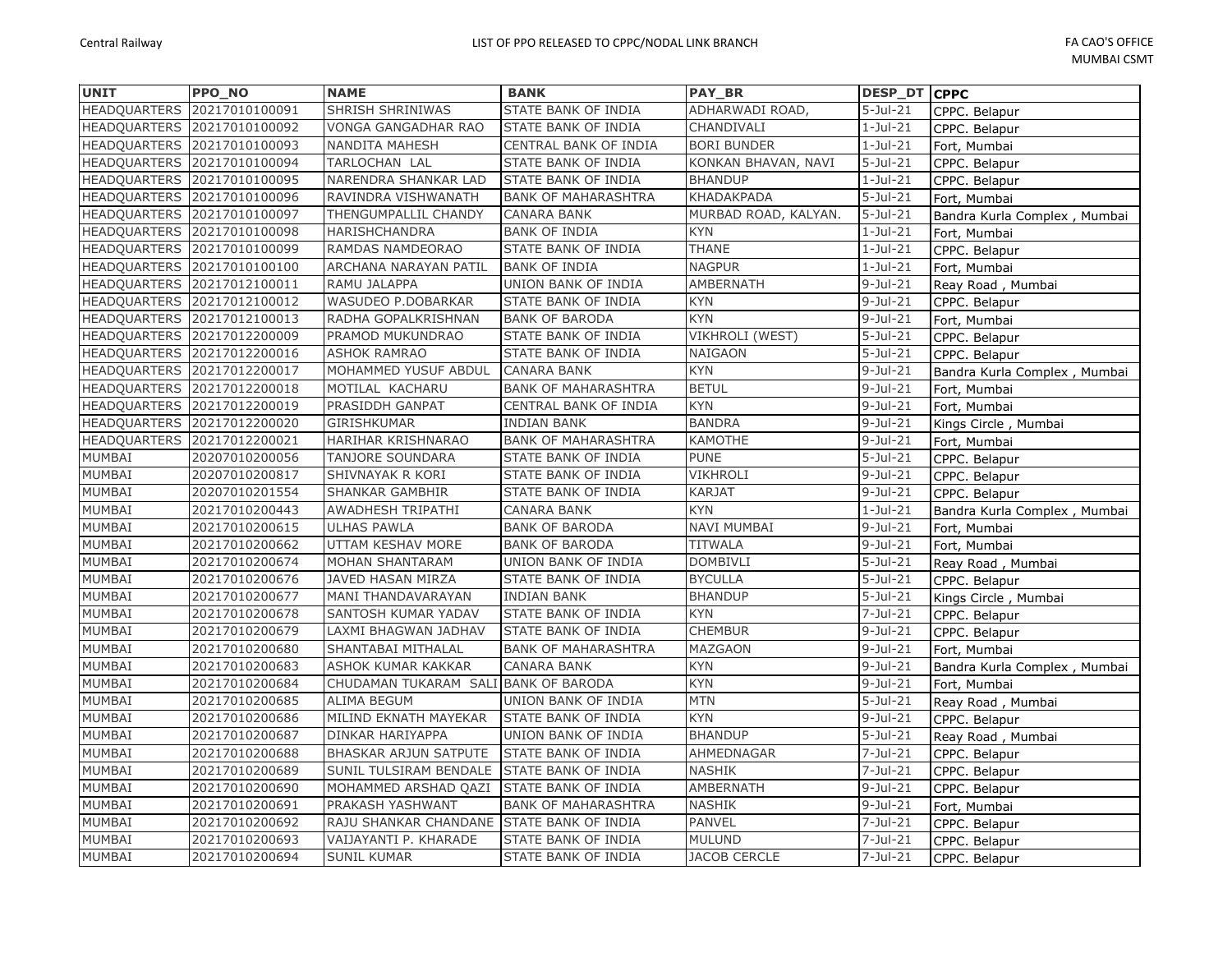| <b>UNIT</b>   | PPO NO         | <b>NAME</b>                                | <b>BANK</b>                 | PAY_BR             | <b>DESP_DT CPPC</b> |                              |
|---------------|----------------|--------------------------------------------|-----------------------------|--------------------|---------------------|------------------------------|
| MUMBAI        | 20217010200695 | JANMOHAMAD SANDOO                          | STATE BANK OF INDIA         | <b>NASHIK</b>      | $7 -$ Jul $-21$     | CPPC. Belapur                |
| MUMBAI        | 20217010200697 | <b>SHELAR SURESH</b>                       | STATE BANK OF INDIA         | <b>DOMBIVLI</b>    | $7 -$ Jul $-21$     | CPPC. Belapur                |
| MUMBAI        | 20217010200698 | RAVINDRAN KRISHNAN                         | STATE BANK OF INDIA         | THIRUVANANTHPURAM  | $5 -$ Jul $-21$     | CPPC. Belapur                |
| MUMBAI        | 20217010200699 | SATISH VASANT GAIKWAD                      | <b>BANK OF INDIA</b>        | KYN                | $7 -$ Jul $-21$     | Fort, Mumbai                 |
| MUMBAI        | 20217010200700 | RAJARAM BALWANT                            | <b>CANARA BANK</b>          | IGATPURI           | $1-Jul-21$          | Bandra Kurla Complex, Mumbai |
| MUMBAI        | 20217010200701 | DATTOO RODIBA                              | <b>BANK OF MAHARASHTRA</b>  | PUNE               | $5 -$ Jul $-21$     | Fort, Mumbai                 |
| MUMBAI        | 20217010200702 | BHARAT SINGH ALAM                          | STATE BANK OF INDIA         | NAVI MUMBAI        | $5-Jul-21$          | CPPC. Belapur                |
| <b>MUMBAI</b> | 20217010200703 | <b>VITHAL RAWJI</b>                        | <b>BANK OF MAHARASHTRA</b>  | IGATPURI           | $5$ -Jul-21         | Fort, Mumbai                 |
| MUMBAI        | 20217010200704 | ASHFAQ HUSAIN MOHD                         | STATE BANK OF INDIA         | <b>KURLA</b>       | $5 -$ Jul $-21$     | CPPC. Belapur                |
| MUMBAI        | 20217010200705 | <b>JAGAN BHIKA</b>                         | <b>BANK OF MAHARASHTRA</b>  | <b>IGATPURI</b>    | $5-Jul-21$          | Fort, Mumbai                 |
| MUMBAI        | 20217010200706 | SHANTARAM AMBO BAJAGE BANK OF MAHARASHTRA  |                             | PADGHA             | $1-Jul-21$          | Fort, Mumbai                 |
| MUMBAI        | 20217010200707 | DATTATRAY BALAKRISHNA                      | STATE BANK OF INDIA         | <b>DOMBIVLI</b>    | $5 -$ Jul $-21$     | CPPC. Belapur                |
| MUMBAI        | 20217010200708 | NASIR KHAN BABOO KHAN                      | <b>BANK OF BARODA</b>       | <b>BHIWANDI</b>    | $5-Jul-21$          | Fort, Mumbai                 |
| MUMBAI        | 20217010200709 | CHANDRAKANT RAMA                           | CANARA BANK                 | <b>KYN</b>         | $1-Jul-21$          | Bandra Kurla Complex, Mumbai |
| MUMBAI        | 20217010200710 | HIRAJEE SAHADOO                            | <b>BANK OF INDIA</b>        | <b>PANVEL</b>      | $5 -$ Jul $-21$     | Fort, Mumbai                 |
| MUMBAI        | 20217010200711 | SURESH BAGALYA DALVI                       | UNION BANK OF INDIA         | <b>DIVA</b>        | $1-Jul-21$          | Reay Road, Mumbai            |
| MUMBAI        | 20217010200712 | <b>GANESH SHAMRAO</b>                      | STATE BANK OF INDIA         | <b>BADLAPUR</b>    | $5 -$ Jul $-21$     | CPPC. Belapur                |
| <b>MUMBAI</b> | 20217010200713 | KASHINATH SAYAPPA                          | <b>BANK OF BARODA</b>       | <b>KYN</b>         | $5-Jul-21$          | Fort, Mumbai                 |
| MUMBAI        | 20217010200714 | <b>BHIMA PANDURANG</b>                     | <b>BANK OF MAHARASHTRA</b>  | <b>NASHIK</b>      | $5 -$ Jul $-21$     | Fort, Mumbai                 |
| MUMBAI        | 20217010200715 | PRAVIN NARAYAN                             | <b>INDIAN OVERSEAS BANK</b> | <b>KYN</b>         | $1-Jul-21$          | Fort, Mumbai                 |
| MUMBAI        | 20217010200716 | <b>MAHENDRA GOWTAM</b>                     | STATE BANK OF INDIA         | <b>PUNE</b>        | $5-Jul-21$          | CPPC. Belapur                |
| MUMBAI        | 20217010200717 | DIWAKAR KRISHANAJI                         | <b>BANK OF BARODA</b>       | AMBERNATH          | $1-Jul-21$          | Fort, Mumbai                 |
| MUMBAI        | 20217010200718 | LALLAN RAMLAKHAN SINGH STATE BANK OF INDIA |                             | <b>BHANDUP</b>     | $5$ -Jul-21         | CPPC. Belapur                |
| MUMBAI        | 20217010200719 | RAJU GANPAT PAWAR                          | <b>BANK OF MAHARASHTRA</b>  | <b>DOMBIVLI</b>    | $1-Jul-21$          | Fort, Mumbai                 |
| MUMBAI        | 20217010200720 | KADAM SHEKHAR BHIKAJI                      | <b>CANARA BANK</b>          | AMBERNATH          | $1-Jul-21$          | Bandra Kurla Complex, Mumbai |
| MUMBAI        | 20217010200721 | DILIP KASHIRAM RANE                        | PUNJAB NATIONAL BANK        | <b>ULAHSNAGAR</b>  | $1-Jul-21$          | Bandra Kurla Complex, Mumbai |
| MUMBAI        | 20217010200722 | <b>DESHMUKH PRADIP</b>                     | <b>BANK OF BARODA</b>       | ULHASNAGAR         | $1-Jul-21$          | Fort, Mumbai                 |
| <b>MUMBAI</b> | 20217010200723 | EKNATH DEVRAM PAGARE                       | <b>BANK OF BARODA</b>       | <b>KYN</b>         | $1-Jul-21$          | Fort, Mumbai                 |
| MUMBAI        | 20217010200724 | MURLIDHAR DHULA                            | STATE BANK OF INDIA         | <b>TITWALA</b>     | $7 -$ Jul $-21$     | CPPC. Belapur                |
| MUMBAI        | 20217010200725 | SUJATHA M MENON                            | STATE BANK OF INDIA         | <b>DOMBVLI</b>     | $7 -$ Jul $-21$     | CPPC. Belapur                |
| MUMBAI        | 20217010200726 | RATNAKAR MURLIDHAR                         | STATE BANK OF INDIA         | <b>WORLI</b>       | $5-Jul-21$          | CPPC. Belapur                |
| MUMBAI        | 20217010200727 | PURUSHOTTAM LIMBAYYA                       | <b>CANARA BANK</b>          | SION               | $5-Jul-21$          | Bandra Kurla Complex, Mumbai |
| MUMBAI        | 20217010200728 | MILIND LAXMANRAO                           | CANARA BANK                 | <b>KYN</b>         | $7 -$ Jul $-21$     | Bandra Kurla Complex, Mumbai |
| MUMBAI        | 20217010200729 | SHYAM DATTA RANE                           | STATE BANK OF INDIA         | LALBAUG            | $7 -$ Jul $-21$     | CPPC. Belapur                |
| MUMBAI        | 20217010200730 | KALAVATI VITHOBA                           | CENTRAL BANK OF INDIA       | <b>KYN</b>         | $5-Jul-21$          | Fort, Mumbai                 |
| MUMBAI        | 20217010200731 | DEAN DERRIK CHILL                          | <b>BANK OF MAHARASHTRA</b>  | <b>BORI BUNDER</b> | $5 -$ Jul $-21$     | Fort, Mumbai                 |
| MUMBAI        | 20217010200732 | <b>GOVIND SAHAY DIXIT</b>                  | STATE BANK OF INDIA         | <b>KYN</b>         | $7 -$ Jul $-21$     | CPPC. Belapur                |
| MUMBAI        | 20217010200733 | NIVRUTI PANDU BHAGADE                      | STATE BANK OF INDIA         | <b>NASHIK</b>      | $7 -$ Jul $-21$     | CPPC. Belapur                |
| MUMBAI        | 20217010200735 | <b>SUNIL SHANTILAL</b>                     | STATE BANK OF INDIA         | NAIGAON            | $9-Jul-21$          | CPPC. Belapur                |
| <b>MUMBAI</b> | 20217010200736 | <b>GAJANAN Y KELASKAR</b>                  | STATE BANK OF INDIA         | KANDIVALI          | $7 -$ Jul $-21$     | CPPC. Belapur                |
| MUMBAI        | 20217010200738 | RAMACHAL RAMJIVAN                          | <b>BANK OF BARODA</b>       | KARAUNDIA          | $7 -$ Jul $-21$     | Fort, Mumbai                 |
| MUMBAI        | 20217010200739 | LAXMI PETHA GOHIL                          | STATE BANK OF INDIA         | LALBAUG            | $9-Jul-21$          | CPPC. Belapur                |
| MUMBAI        | 20217010200740 | SHIVBARAN CHOTELAL                         | <b>CANARA BANK</b>          | <b>DOMBIVLI</b>    | $9-Jul-21$          | Bandra Kurla Complex, Mumbai |
| MUMBAI        | 20217010200741 | M.MUNIASAMY                                | STATE BANK OF INDIA         | RAMANATHAPURAM     | $5 -$ Jul $-21$     | CPPC. Belapur                |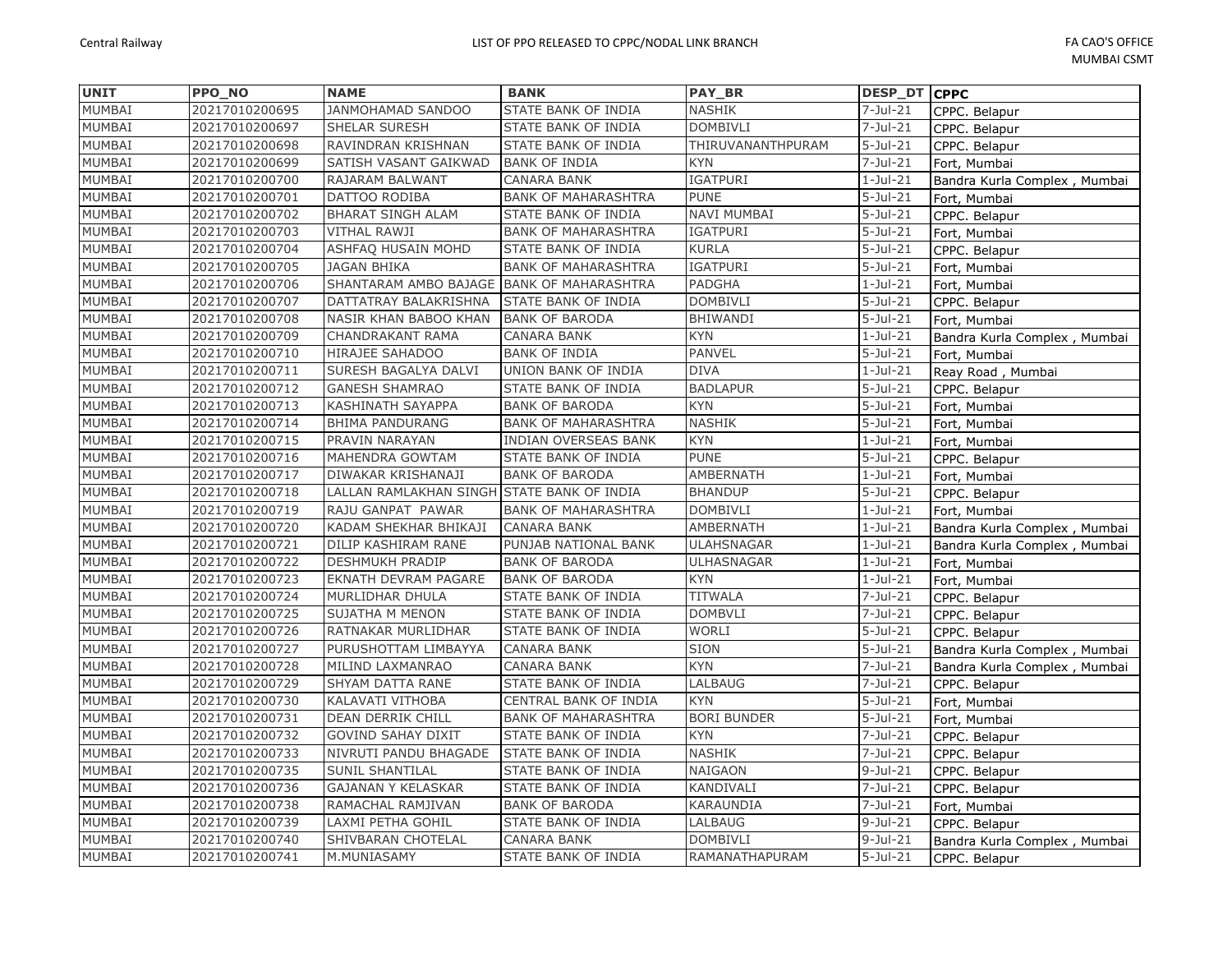| <b>UNIT</b>   | <b>PPO NO</b>  | <b>NAME</b>                | <b>BANK</b>                | <b>PAY BR</b>         | DESP_DT CPPC    |                              |
|---------------|----------------|----------------------------|----------------------------|-----------------------|-----------------|------------------------------|
| MUMBAI        | 20217010200742 | KAILASH MARCHOO            | UNION BANK OF INDIA        | WADALA                | $1-Jul-21$      | Reay Road, Mumbai            |
| MUMBAI        | 20217010200743 | <b>ASHOK KACHAROO</b>      | CANARA BANK                | <b>NASHIK</b>         | $9 -$ Jul $-21$ | Bandra Kurla Complex, Mumbai |
| MUMBAI        | 20217010200744 | SAHADOO DAGDOO             | STATE BANK OF INDIA        | <b>PUNE</b>           | $5 -$ Jul $-21$ | CPPC. Belapur                |
| MUMBAI        | 20217010200745 | MADHU VALLABH DAS          | <b>BANK OF BARODA</b>      | <b>BALLARD ESTATE</b> | $9$ -Jul-21     | Fort, Mumbai                 |
| <b>MUMBAI</b> | 20217010200746 | PRAKASH WAGHU BHAWAR       | <b>BANK OF MAHARASHTRA</b> | <b>KASARA</b>         | $9-Jul-21$      | Fort, Mumbai                 |
| MUMBAI        | 20217010200747 | <b>GURUNATH NAMDEV</b>     | <b>BANK OF MAHARASHTRA</b> | <b>IGATPURI</b>       | $1-Jul-21$      | Fort, Mumbai                 |
| MUMBAI        | 20217010200748 | <b>BABAN MURLIDHAR</b>     | CANARA BANK                | <b>KYN</b>            | $9-Jul-21$      | Bandra Kurla Complex, Mumbai |
| MUMBAI        | 20217010200749 | ROHIDAS DUNDA TAMANE       | <b>BANK OF INDIA</b>       | <b>NERAL</b>          | $7-Jul-21$      | Fort, Mumbai                 |
| MUMBAI        | 20217010200751 | ANIL LAXMAN TURALKAR       | <b>BANK OF MAHARASHTRA</b> | <b>AMBERNATH</b>      | $9$ -Jul-21     | Fort, Mumbai                 |
| MUMBAI        | 20217010200752 | HARIHAR JOKHAN SINGH       | STATE BANK OF INDIA        | <b>NOKHA</b>          | $5 -$ Jul $-21$ | CPPC. Belapur                |
| MUMBAI        | 20217010200753 | RAJU BHAGVAN BHALERAO      | <b>CANARA BANK</b>         | <b>CHEMBUR</b>        | $7 -$ Jul $-21$ | Bandra Kurla Complex, Mumbai |
| MUMBAI        | 20217010200754 | ASHOK BABOO WAGHELA        | <b>BANK OF MAHARASHTRA</b> | <b>URAN</b>           | $9$ -Jul-21     | Fort, Mumbai                 |
| MUMBAI        | 20217010200755 | MAHADEO BAJIRAO GADRE      | <b>BANK OF INDIA</b>       | VASAI                 | $9 -$ Jul $-21$ | Fort, Mumbai                 |
| MUMBAI        | 20217010200756 | <b>CHHAGAN GABA</b>        | STATE BANK OF INDIA        | <b>PUNE</b>           | $9 -$ Jul $-21$ | CPPC. Belapur                |
| MUMBAI        | 20217010200757 | MADHUKAR DATTA MANE        | <b>BANK OF INDIA</b>       | <b>PANVEL</b>         | $1-Jul-21$      | Fort, Mumbai                 |
| <b>MUMBAI</b> | 20217010200758 | ANIL VISHNU PAWAR          | STATE BANK OF INDIA        | <b>THANE</b>          | $9 -$ Jul $-21$ | CPPC. Belapur                |
| MUMBAI        | 20217010200759 | ASHOK SHANKAR JAGTAP       | CANARA BANK                | <b>KYN</b>            | $1-Jul-21$      | Bandra Kurla Complex, Mumbai |
| MUMBAI        | 20217010200760 | SANJAY KUMAR DATTA         | <b>CANARA BANK</b>         | <b>KYN</b>            | $7 -$ Jul $-21$ | Bandra Kurla Complex, Mumbai |
| MUMBAI        | 20217010200761 | MOHANLAL VASUDEO           | STATE BANK OF INDIA        | <b>AIROLI</b>         | $9 -$ Jul $-21$ | CPPC. Belapur                |
| MUMBAI        | 20217010200762 | SUNIL NIMBA SONAWANE       | STATE BANK OF INDIA        | KAMOTHE               | $5-Jul-21$      | CPPC. Belapur                |
| MUMBAI        | 20217010200763 | PRAKASH ARJUN FALE         | UNION BANK OF INDIA        | <b>NERAL</b>          | $5 -$ Jul $-21$ | Reay Road, Mumbai            |
| MUMBAI        | 20217010200764 | BHIWA DATTU DAWARE         | STATE BANK OF INDIA        | <b>PUNE</b>           | $9-Jul-21$      | CPPC. Belapur                |
| MUMBAI        | 20217010200765 | VIRINDERNATH               | <b>BANK OF INDIA</b>       | <b>PANVEL</b>         | 7-Jul-21        | Fort, Mumbai                 |
| MUMBAI        | 20217010200766 | <b>BHIMRAO CHINTAPPA</b>   | CANARA BANK                | <b>DHARAVI</b>        | $9$ -Jul-21     | Bandra Kurla Complex, Mumbai |
| MUMBAI        | 20217010200767 | ABDUL RASHID ABDUL         | CANARA BANK                | <b>KYN</b>            | $9 -$ Jul $-21$ | Bandra Kurla Complex, Mumbai |
| MUMBAI        | 20217010200768 | CHANDRAKANT PUNDLIK        | CANARA BANK                | <b>BADLAPUR</b>       | 7-Jul-21        | Bandra Kurla Complex, Mumbai |
| MUMBAI        | 20217010200769 | TUKARAM DHONDU             | <b>BANK OF MAHARASHTRA</b> | <b>NASHIK</b>         | $5-Jul-21$      | Fort, Mumbai                 |
| MUMBAI        | 20217010200770 | MARIMUTTU PONNUSWAMY       | CENTRAL BANK OF INDIA      | <b>NALLUR</b>         | $5 -$ Jul $-21$ | Fort, Mumbai                 |
| MUMBAI        | 20217010200771 | PRAKASH B PAGARE           | STATE BANK OF INDIA        | <b>KYN</b>            | 7-Jul-21        | CPPC. Belapur                |
| MUMBAI        | 20217010200772 | <b>GAUTAM KAMBLE</b>       | <b>BANK OF BARODA</b>      | <b>MIRAJ</b>          | 7-Jul-21        | Fort, Mumbai                 |
| MUMBAI        | 20217010200773 | <b>UTTAM SHELAR</b>        | STATE BANK OF INDIA        | <b>KYN</b>            | $7 -$ Jul $-21$ | CPPC. Belapur                |
| MUMBAI        | 20217010200774 | HARI RAMPAL KHOKAR         | STATE BANK OF INDIA        | <b>PUNE</b>           | 7-Jul-21        | CPPC. Belapur                |
| MUMBAI        | 20217010200775 | <b>GANESH PUNDLIK KENE</b> | CANARA BANK                | <b>KYN</b>            | 7-Jul-21        | Bandra Kurla Complex, Mumbai |
| MUMBAI        | 20217010200776 | SADASHIV RAMCHANDRA        | <b>CANARA BANK</b>         | <b>KYN</b>            | $7-Jul-21$      | Bandra Kurla Complex, Mumbai |
| MUMBAI        | 20217010200777 | PURUSHOTTAM                | <b>BANK OF BARODA</b>      | <b>NASHIK</b>         | $7 -$ Jul $-21$ | Fort, Mumbai                 |
| MUMBAI        | 20217010200778 | KIRAN DEORAM PATIL         | STATE BANK OF INDIA        | <b>KYN</b>            | $5 -$ Jul $-21$ | CPPC. Belapur                |
| MUMBAI        | 20217010200779 | PAL VIRENDRAKUMAR          | CANARA BANK                | <b>MUMBRA</b>         | $1-Jul-21$      | Bandra Kurla Complex, Mumbai |
| MUMBAI        | 20217010200780 | NAMDEO KRISHNA             | <b>BANK OF MAHARASHTRA</b> | <b>NASHIK</b>         | 7-Jul-21        | Fort, Mumbai                 |
| MUMBAI        | 20217010200781 | MILIND VASANTRAO           | <b>INDIAN BANK</b>         | ANUSHAKTI NAGAR       | $5-Jul-21$      | Kings Circle, Mumbai         |
| MUMBAI        | 20217010200783 | SUNITA MAHADEO HADSE       | STATE BANK OF INDIA        | <b>THANE</b>          | $9-Jul-21$      | CPPC. Belapur                |
| MUMBAI        | 20217010200784 | MOHAMMAD GOUSE             | <b>CANARA BANK</b>         | <b>KYN</b>            | $9$ -Jul-21     | Bandra Kurla Complex, Mumbai |
| MUMBAI        | 20217010200785 | SAHEBRAO PANDIT PATIL      | <b>BANK OF INDIA</b>       | <b>KALWA</b>          | $7 -$ Jul $-21$ | Fort, Mumbai                 |
| MUMBAI        | 20217010200786 | <b>BHIMRAO CHINTAPPA</b>   | CANARA BANK                | <b>DHARAVI</b>        | $9$ -Jul-21     | Bandra Kurla Complex, Mumbai |
| MUMBAI        | 20217010200787 | MADHUKAR KRISHNA           | <b>BANK OF INDIA</b>       | <b>ALIBAUG</b>        | $9$ -Jul-21     | Fort, Mumbai                 |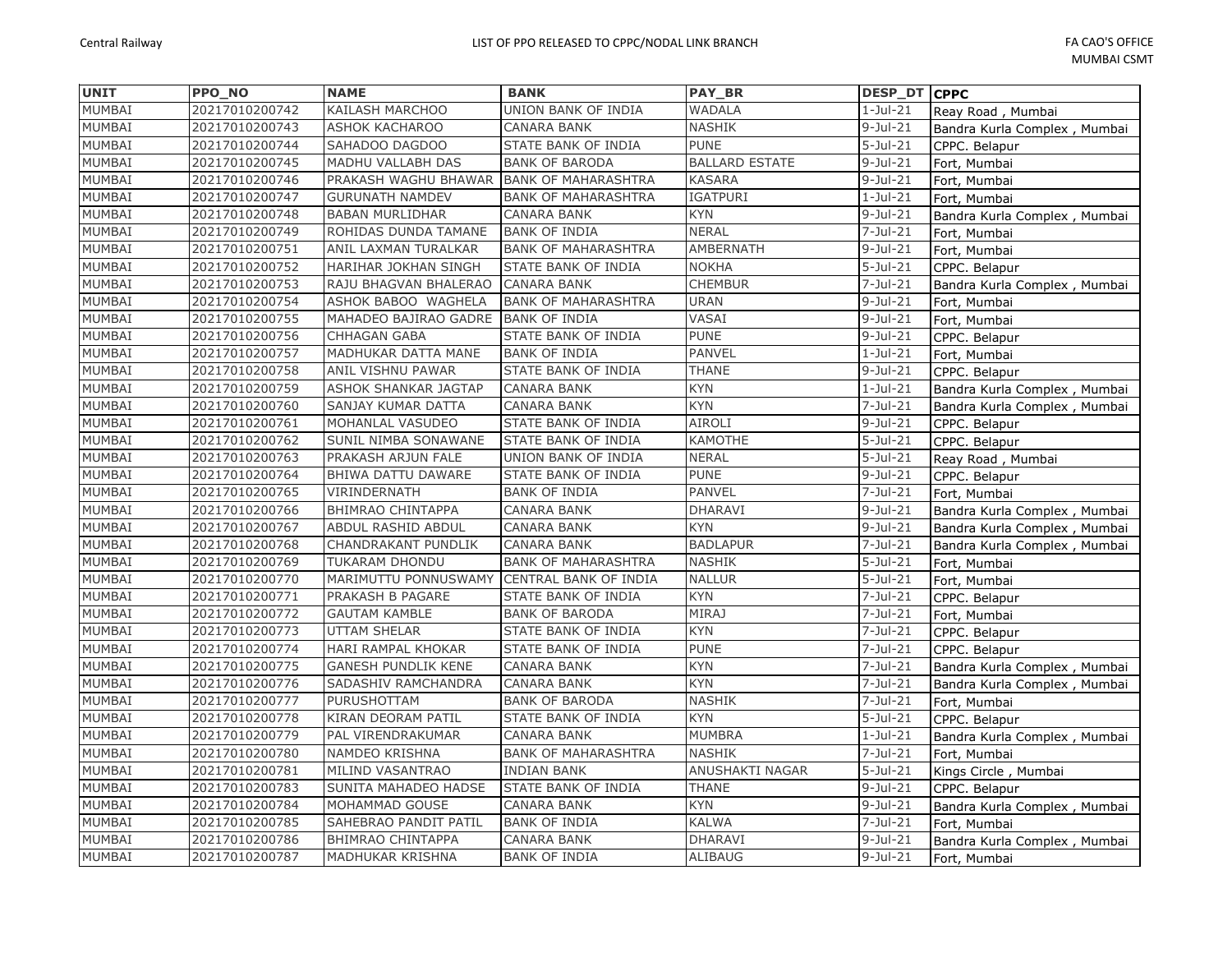| <b>UNIT</b>   | PPO_NO         | <b>NAME</b>              | <b>BANK</b>                | <b>PAY BR</b>       | <b>DESP_DT CPPC</b> |                              |
|---------------|----------------|--------------------------|----------------------------|---------------------|---------------------|------------------------------|
| MUMBAI        | 20217010200788 | PRATAP SINGH             | STATE BANK OF INDIA        | <b>KYN</b>          | $7 -$ Jul $-21$     | CPPC. Belapur                |
| MUMBAI        | 20217010200790 | <b>SUBHASH BABURAO</b>   | <b>BANK OF BARODA</b>      | <b>TITWALA</b>      | $7 -$ Jul $-21$     | Fort, Mumbai                 |
| MUMBAI        | 20217010200791 | <b>J.SOUNDARARAJ</b>     | <b>INDIAN BANK</b>         | <b>SION</b>         | $5 -$ Jul $-21$     | Kings Circle, Mumbai         |
| MUMBAI        | 20217010200792 | JAMES T C                | STATE BANK OF INDIA        | AMBERNATH           | $5 -$ Jul $-21$     | CPPC. Belapur                |
| MUMBAI        | 20217010200793 | RAGHUNATH BAMA           | CENTRAL BANK OF INDIA      | <b>NERAL</b>        | $5 -$ Jul $-21$     | Fort, Mumbai                 |
| MUMBAI        | 20217010200794 | <b>BALOO HARI</b>        | <b>BANK OF INDIA</b>       | <b>NERAL</b>        | $5 -$ Jul $-21$     | Fort, Mumbai                 |
| MUMBAI        | 20217010200795 | <b>BHAGWAN SOMA</b>      | CANARA BANK                | <b>NASHIK</b>       | $5 -$ Jul $-21$     | Bandra Kurla Complex, Mumbai |
| <b>MUMBAI</b> | 20217010200796 | CHINDHU NARAYAN          | <b>BANK OF MAHARASHTRA</b> | <b>NASHIK</b>       | $5 -$ Jul $-21$     | Fort, Mumbai                 |
| MUMBAI        | 20217010200797 | ABASAHEB BUDHAJI         | CANARA BANK                | <b>KYN</b>          | $5 -$ Jul $-21$     | Bandra Kurla Complex, Mumbai |
| MUMBAI        | 20217010200798 | RAJMANIKAM CHELLAN       | CANARA BANK                | CUDDALORE           | $5 -$ Jul $-21$     | Bandra Kurla Complex, Mumbai |
| MUMBAI        | 20217010200799 | <b>DHONDIRAM</b>         | <b>BANK OF BARODA</b>      | <b>NASHIK</b>       | $5-Jul-21$          | Fort, Mumbai                 |
| MUMBAI        | 20217010200800 | <b>GAURABAI MOHANLAL</b> | CANARA BANK                | <b>KYN</b>          | $5 -$ Jul $-21$     | Bandra Kurla Complex, Mumbai |
| MUMBAI        | 20217010200801 | NIVRUTTI KANHU           | STATE BANK OF INDIA        | <b>NASHIK</b>       | $5 -$ Jul $-21$     | CPPC. Belapur                |
| MUMBAI        | 20217010200802 | PRABHAKAR PATHARE        | <b>BANK OF BARODA</b>      | <b>AMBERNATH</b>    | $1-Jul-21$          | Fort, Mumbai                 |
| MUMBAI        | 20217010200803 | <b>CHANDRAN M K</b>      | STATE BANK OF INDIA        | VADAKARARA          | 7-Jul-21            | CPPC. Belapur                |
| MUMBAI        | 20217010200804 | SADANAND JAITOO          | <b>BANK OF BARODA</b>      | <b>NERAL</b>        | $5 -$ Jul $-21$     | Fort, Mumbai                 |
| MUMBAI        | 20217010200805 | SOMNATH RAMCHANDRA       | <b>BANK OF BARODA</b>      | <b>TITWALA</b>      | $7 -$ Jul $-21$     | Fort, Mumbai                 |
| MUMBAI        | 20217010200806 | PRADEEP NARWELKAR        | STATE BANK OF INDIA        | THAKURLI            | $9-Jul-21$          | CPPC. Belapur                |
| MUMBAI        | 20217010200807 | RAJAN PRABHAKAR          | UNION BANK OF INDIA        | <b>PUNE</b>         | $5-Jul-21$          | Reay Road, Mumbai            |
| MUMBAI        | 20217010200808 | CHANDRAKANT B KADAM      | <b>BANK OF MAHARASHTRA</b> | <b>DOMBIVLI</b>     | $9-Jul-21$          | Fort, Mumbai                 |
| MUMBAI        | 20217010200809 | VIJENDRA KUMAR           | CANARA BANK                | <b>MTN</b>          | $9-Jul-21$          | Bandra Kurla Complex, Mumbai |
| MUMBAI        | 20217010200810 | PRAKASH SITARAM          | <b>BANK OF INDIA</b>       | <b>GHATKOPAR</b>    | $9-Jul-21$          | Fort, Mumbai                 |
| MUMBAI        | 20217010200811 | <b>MADHUKAR GOPAL</b>    | STATE BANK OF INDIA        | <b>PANVEL</b>       | $9$ -Jul-21         | CPPC. Belapur                |
| MUMBAI        | 20217010200812 | <b>BALWANT EKNATH</b>    | <b>BANK OF BARODA</b>      | <b>NASHIK</b>       | $9-Jul-21$          | Fort, Mumbai                 |
| MUMBAI        | 20217010200813 | SURESH VASHUDEO          | STATE BANK OF INDIA        | <b>PANVEL</b>       | $9-Jul-21$          | CPPC. Belapur                |
| MUMBAI        | 20217010200815 | SUNIL JAIKRISHNAB INGLE  | <b>BANK OF MAHARASHTRA</b> | <b>KYN</b>          | $9-Jul-21$          | Fort, Mumbai                 |
| MUMBAI        | 20217010200816 | <b>VITHAL GAIKWAD</b>    | <b>BANK OF INDIA</b>       | <b>KYN</b>          | $7 -$ Jul $-21$     | Fort, Mumbai                 |
| <b>NAGPUR</b> | 20187010600793 | AMRENDRASINGH            | STATE BANK OF INDIA        | <b>KINGSWAY NGP</b> | $8-Jul-21$          | CPPC. Belapur                |
| <b>NAGPUR</b> | 20197010600310 | <b>SAHEBLAL TENU</b>     | <b>BANK OF INDIA</b>       | <b>BUTIBORI NGP</b> | $8-Jul-21$          | Fort, Mumbai                 |
| <b>NAGPUR</b> | 20197010600337 | <b>VASANTA BHOYAR</b>    | STATE BANK OF INDIA        | PULGAON WARDHA      | $8-Jul-21$          | CPPC. Belapur                |
| <b>NAGPUR</b> | 20197010600671 | <b>DIPAK SHALIKRAM</b>   | UNION BANK OF INDIA        | PRATAP NAGAR NGP    | $8-Jul-21$          | Reay Road, Mumbai            |
| <b>NAGPUR</b> | 20207010600559 | ARUN UMAKANT             | CENTRAL BANK OF INDIA      | <b>DHANTOLI</b>     | $8-Jul-21$          | Fort, Mumbai                 |
| <b>NAGPUR</b> | 20207010600599 | MORIS ALOSIS             | UNION BANK OF INDIA        | MANEWADA            | $8-Jul-21$          | Reay Road, Mumbai            |
| <b>NAGPUR</b> | 20207012500032 | SHANKAR DASAN MOHABE     | <b>STATE BANK OF INDIA</b> | MULTAI              | $6$ -Jul-21         | CPPC. Belapur                |
| <b>NAGPUR</b> | 20207012500033 | RAMESH N PUSADEKAR       | STATE BANK OF INDIA        | SAMUDRAPUR MH       | $6$ -Jul-21         | CPPC. Belapur                |
| <b>NAGPUR</b> | 20217010600234 | YUVRAJ BALIRAM           | STATE BANK OF INDIA        | POWER GRID CAMPUS   | $8-Jul-21$          | CPPC. Belapur                |
| <b>NAGPUR</b> | 20217010600236 | RAVINDRA AJABRAO         | <b>INDIAN BANK</b>         | <b>TIGAON</b>       | $8-Jul-21$          | Kings Circle, Mumbai         |
| <b>NAGPUR</b> | 20217010600237 | RAJENDRA SAHADEO         | UNION BANK OF INDIA        | <b>WARDHA</b>       | $8-Jul-21$          | Reay Road, Mumbai            |
| <b>NAGPUR</b> | 20217010600238 | ANIL MANJATANATIL        | PUNJAB NATIONAL BANK       | <b>MECL NGP</b>     | $8-Jul-21$          | Bandra Kurla Complex, Mumbai |
| <b>NAGPUR</b> | 20217010600239 | OMPRAKASH P.             | <b>BANK OF INDIA</b>       | <b>BESA</b>         | $8-Jul-21$          | Fort, Mumbai                 |
| <b>NAGPUR</b> | 20217010600240 | AKASH CHANDRABHAN        | <b>BANK OF BARODA</b>      | MANISH NAGAR NGP    | $8-Jul-21$          | Fort, Mumbai                 |
| <b>NAGPUR</b> | 20217010600241 | MOHAN KISANRAO           | STATE BANK OF INDIA        | <b>UDAYNAGAR</b>    | $8-Jul-21$          | CPPC. Belapur                |
| <b>NAGPUR</b> | 20217010600243 | MADHU LALLU              | CENTRAL BANK OF INDIA      | PANDHURNA MP        | $8-Jul-21$          | Fort, Mumbai                 |
| <b>NAGPUR</b> | 20217010600244 | SAYEEDDUZZAMAN KHAN      | <b>CANARA BANK</b>         | <b>MANKAPUR NGP</b> | $8-Jul-21$          | Bandra Kurla Complex, Mumbai |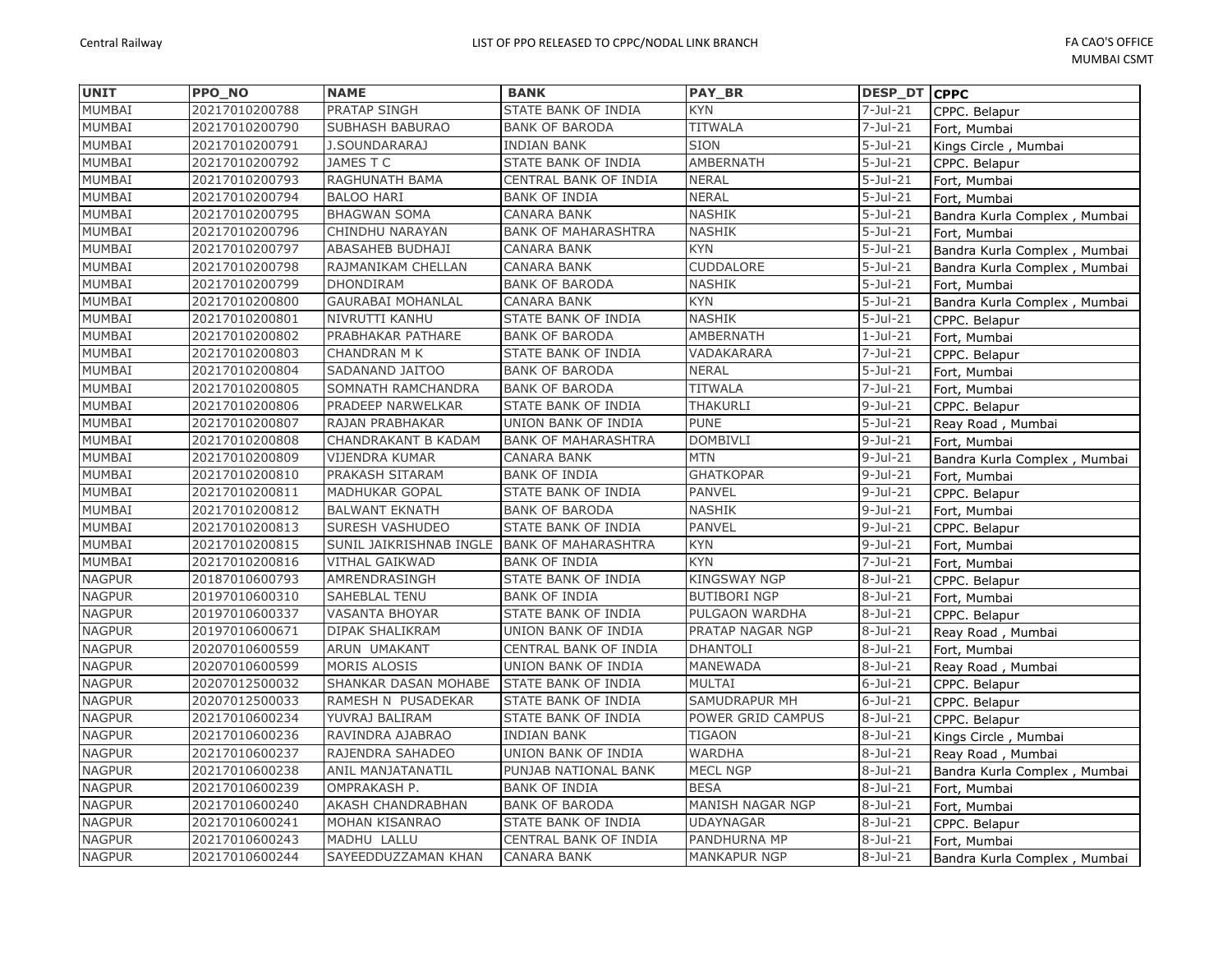| <b>UNIT</b>   | PPO NO         | <b>NAME</b>                                | <b>BANK</b>                | <b>PAY BR</b>          | <b>DESP DT CPPC</b> |                              |
|---------------|----------------|--------------------------------------------|----------------------------|------------------------|---------------------|------------------------------|
| <b>NAGPUR</b> | 20217010600245 | KAMALDAS Z CHANDEL                         | STATE BANK OF INDIA        | <b>ADB AMLA</b>        | $8-Jul-21$          | CPPC. Belapur                |
| <b>NAGPUR</b> | 20217010600246 | PRAKASH PANDURANG                          | <b>BANK OF INDIA</b>       | <b>BESA NGP</b>        | $8-Jul-21$          | Fort, Mumbai                 |
| <b>NAGPUR</b> | 20217010600247 | <b>BABULAL ACHHELAL</b>                    | <b>BANK OF MAHARASHTRA</b> | <b>BHAGWAN NAGAR</b>   | 8-Jul-21            | Fort, Mumbai                 |
| <b>NAGPUR</b> | 20217010600248 | <b>MUNNA GANESH</b>                        | <b>INDIAN BANK</b>         | <b>TIGAON</b>          | $8-Jul-21$          | Kings Circle, Mumbai         |
| <b>NAGPUR</b> | 20217010600249 | <b>GOVINDA TULSHIRAM</b>                   | <b>BANK OF INDIA</b>       | ITWARI                 | $8-Jul-21$          | Fort, Mumbai                 |
| <b>NAGPUR</b> | 20217010600250 | <b>GAUTAM ZAWRUJI</b>                      | STATE BANK OF INDIA        | <b>MANISH NAGAR</b>    | $8-Jul-21$          | CPPC. Belapur                |
| <b>NAGPUR</b> | 20217010600251 | CHHATRAPATI                                | CENTRAL BANK OF INDIA      | <b>BETULGANJ</b>       | 8-Jul-21            | Fort, Mumbai                 |
| <b>NAGPUR</b> | 20217010600252 | RAMESH BAGUL                               | PUNJAB NATIONAL BANK       | INDORA CHOWK NGP       | $8-Jul-21$          | Bandra Kurla Complex, Mumbai |
| <b>NAGPUR</b> | 20217010600253 | SANJAY PRALHAD SAKHARE STATE BANK OF INDIA |                            | PANCHAOLI              | $8-Jul-21$          | CPPC. Belapur                |
| <b>NAGPUR</b> | 20217010600254 | RAJENDRA GANPAT                            | <b>CANARA BANK</b>         | <b>GANDHIBAUG NGP</b>  | $8-Jul-21$          | Bandra Kurla Complex, Mumbai |
| <b>NAGPUR</b> | 20217010600255 | PANDURANG NARAYANRAO                       | <b>STATE BANK OF INDIA</b> | SAKKARDARA NGP         | $8-Jul-21$          | CPPC. Belapur                |
| <b>NAGPUR</b> | 20217010600256 | VINOD NARAYANRAO                           | PUNJAB NATIONAL BANK       | <b>NAGPUR BESA</b>     | 8-Jul-21            | Bandra Kurla Complex, Mumbai |
| <b>NAGPUR</b> | 20217010600257 | ARUN VISHNU BUNDELE                        | <b>STATE BANK OF INDIA</b> | <b>BALLARPUR</b>       | $8-Jul-21$          | CPPC. Belapur                |
| <b>NAGPUR</b> | 20217010600258 | RAJESH PURUSHOTTAM                         | PUNJAB NATIONAL BANK       | <b>GANDHI BAUG NGP</b> | $8-Jul-21$          | Bandra Kurla Complex, Mumbai |
| <b>NAGPUR</b> | 20217010600259 | NARESH RAMKISAN                            | <b>BANK OF MAHARASHTRA</b> | NARENDRA NAGAR         | 8-Jul-21            | Fort, Mumbai                 |
| <b>NAGPUR</b> | 20217010600260 | PRAMOD SHAMRAO                             | <b>BANK OF BARODA</b>      | NARENDRA NAGAR         | $8-Jul-21$          | Fort, Mumbai                 |
| <b>NAGPUR</b> | 20217010600261 | CHANDRA PRAKASH                            | STATE BANK OF INDIA        | <b>KINGSWAY</b>        | 8-Jul-21            | CPPC. Belapur                |
| <b>NAGPUR</b> | 20217010600262 | DHANRAJ ATMARAM                            | STATE BANK OF INDIA        | <b>SAWANGI MEGHE</b>   | $8-Jul-21$          | CPPC. Belapur                |
| <b>NAGPUR</b> | 20217010600263 | RAVINDRA VITHOBAJI                         | <b>INDIAN BANK</b>         | MANEWADA               | $8 -$ Jul-21        | Kings Circle, Mumbai         |
| <b>NAGPUR</b> | 20217010600264 | CHAKRAPAL RAMDAS PATIL                     | <b>BANK OF MAHARASHTRA</b> | <b>BHAGWAN NAGAR</b>   | 8-Jul-21            | Fort, Mumbai                 |
| <b>NAGPUR</b> | 20217010600265 | VENUGOPAL R. REDDY                         | <b>BANK OF BARODA</b>      | <b>SADAR BAZAR</b>     | 8-Jul-21            | Fort, Mumbai                 |
| <b>NAGPUR</b> | 20217010600266 | MADHUKAR BIHARI                            | UNION BANK OF INDIA        | <b>BETUL</b>           | $8-Jul-21$          | Reay Road, Mumbai            |
| <b>NAGPUR</b> | 20217010600267 | RAMESH<br>SHRAWAN                          | <b>BANK OF MAHARASHTRA</b> | <b>BHAGWAN NAGAR</b>   | 8-Jul-21            | Fort, Mumbai                 |
| <b>NAGPUR</b> | 20217010600268 | <b>IRSHAD KHAN</b>                         | <b>BANK OF MAHARASHTRA</b> | <b>HANUMAN NAGAR</b>   | 8-Jul-21            | Fort, Mumbai                 |
| <b>NAGPUR</b> | 20217010600269 | ABHAY ANANT KULKARNI                       | STATE BANK OF INDIA        | <b>CONGRESS NAGAR</b>  | $8-Jul-21$          | CPPC. Belapur                |
| <b>NAGPUR</b> | 20217010600270 | <b>ASHOK GOPALSINGH</b>                    | STATE BANK OF INDIA        | PANDHURNA              | 8-Jul-21            | CPPC. Belapur                |
| <b>NAGPUR</b> | 20217010600271 | <b>BHAIYYALAL SAJU</b>                     | STATE BANK OF INDIA        | KALMESHWAR             | $8-Jul-21$          | CPPC. Belapur                |
| <b>NAGPUR</b> | 20217010600272 | MANSINGH ATTARSINGH                        | <b>STATE BANK OF INDIA</b> | MANEWADA               | $8-Jul-21$          | CPPC. Belapur                |
| <b>NAGPUR</b> | 20217010600273 | NIRAJ NARAYAN MESHRAM                      | <b>STATE BANK OF INDIA</b> | <b>CONGRESS NAGAR</b>  | 8-Jul-21            | CPPC. Belapur                |
| <b>NAGPUR</b> | 20217010600274 | TEJRAM SHYAMRAO                            | UNION BANK OF INDIA        | <b>WARDHA</b>          | 8-Jul-21            | Reay Road, Mumbai            |
| <b>NAGPUR</b> | 20217010600275 | <b>VINOD KUMAR SINGH</b>                   | CENTRAL BANK OF INDIA      | <b>DHARAMPETH</b>      | $8-Jul-21$          | Fort, Mumbai                 |
| <b>NAGPUR</b> | 20217010600276 | C N KALYAP                                 | <b>BANK OF INDIA</b>       | <b>KINGSWAY</b>        | 8-Jul-21            | Fort, Mumbai                 |
| <b>NAGPUR</b> | 20217010600277 | DHUNDH SINGH THAKUR                        | STATE BANK OF INDIA        | DESHAWADI MP           | 8-Jul-21            | CPPC. Belapur                |
| <b>NAGPUR</b> | 20217010600278 | LAKHAN SUMARAN                             | STATE BANK OF INDIA        | ADB AMLA               | $8-Jul-21$          | CPPC. Belapur                |
| <b>NAGPUR</b> | 20217010600279 | RAMESH RAJARAM TAGDE                       | <b>STATE BANK OF INDIA</b> | <b>SAWANGI MEGHE</b>   | $8-Jul-21$          | CPPC. Belapur                |
| <b>NAGPUR</b> | 20217010600280 | YUVRAJ C. WANASKAR                         | <b>STATE BANK OF INDIA</b> | <b>MAHAL NGP</b>       | 8-Jul-21            | CPPC. Belapur                |
| <b>NAGPUR</b> | 20217010600281 | SADANAND S. CHAUDHARI                      | PUNJAB NATIONAL BANK       | <b>KINGSWAY</b>        | $8-Jul-21$          | Bandra Kurla Complex, Mumbai |
| <b>NAGPUR</b> | 20217010600282 | MAHADEO UMRAO                              | STATE BANK OF INDIA        | <b>BODKHI BETUL</b>    | $8-Jul-21$          | CPPC. Belapur                |
| <b>NAGPUR</b> | 20217010600283 | ASHOK KALSEKAR                             | CENTRAL BANK OF INDIA      | LALGANJ AREA WARD NGP  | $8 -$ Jul $-21$     | Fort, Mumbai                 |
| <b>NAGPUR</b> | 20217010600284 | ZULESH RAFEYAL DONGRE                      | PUNJAB NATIONAL BANK       | HANUMAN NAGAR NGP      | $8$ -Jul-21         | Bandra Kurla Complex, Mumbai |
| <b>NAGPUR</b> | 20217010600285 | RAJKUMAR VYANKATESH                        | STATE BANK OF INDIA        | <b>BALARPUR</b>        | $8-Jul-21$          | CPPC. Belapur                |
| <b>NAGPUR</b> | 20217010600286 | <b>SHAILESH FRANCIS</b>                    | STATE BANK OF INDIA        | DEENDAYAL NAGAR NGP    | $8-Jul-21$          | CPPC. Belapur                |
| <b>NAGPUR</b> | 20217010600287 | ISHWAR KASHIRAM WAGH                       | <b>BANK OF MAHARASHTRA</b> | <b>HANUMAN NAGAR</b>   | $8$ -Jul-21         | Fort, Mumbai                 |
| <b>NAGPUR</b> | 20217010600288 | <b>ASHFAQUE MANSOOR</b>                    | PUNJAB NATIONAL BANK       | <b>KINGSWAY</b>        | $8$ -Jul-21         | Bandra Kurla Complex, Mumbai |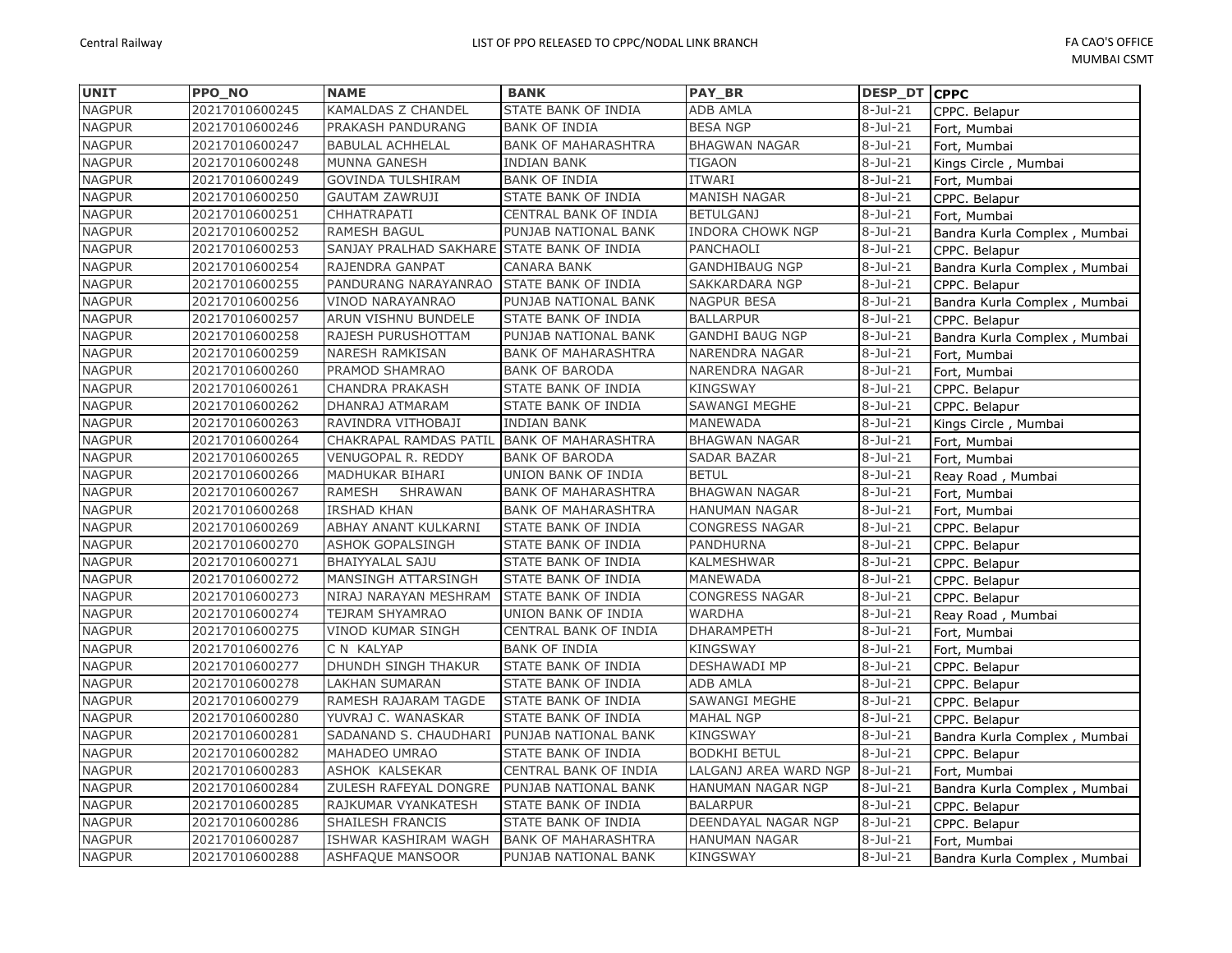| <b>UNIT</b>   | PPO_NO         | <b>NAME</b>                | <b>BANK</b>                | <b>PAY BR</b>          | DESP_DT CPPC |                              |
|---------------|----------------|----------------------------|----------------------------|------------------------|--------------|------------------------------|
| <b>NAGPUR</b> | 20217010600289 | <b>BRAMHDEO VITHOBAJI</b>  | STATE BANK OF INDIA        | HINGANGHAT             | $8-Jul-21$   | CPPC. Belapur                |
| <b>NAGPUR</b> | 20217010600290 | YOGIDAS DHONDBAJI          | <b>BANK OF INDIA</b>       | <b>GODHANI</b>         | $8-Jul-21$   | Fort, Mumbai                 |
| <b>NAGPUR</b> | 20217010600292 | PRAKASH P PATHRABE         | <b>BANK OF BARODA</b>      | MANEWADA               | $8-Jul-21$   | Fort, Mumbai                 |
| <b>NAGPUR</b> | 20217010600293 | RATANKUMAR MANGAL          | STATE BANK OF INDIA        | WARDHA                 | $8-Jul-21$   | CPPC. Belapur                |
| <b>NAGPUR</b> | 20217010600294 | <b>NALINI RAMESH</b>       | STATE BANK OF INDIA        | <b>WARDHA</b>          | $8-Jul-21$   | CPPC. Belapur                |
| <b>NAGPUR</b> | 20217010600295 | DEVANAND RAMKRISHNA        | STATE BANK OF INDIA        | <b>HUDKESHWAR</b>      | $8-Jul-21$   | CPPC. Belapur                |
| <b>NAGPUR</b> | 20217010600296 | SMT SAVITRI GYANIRAM       | STATE BANK OF INDIA        | <b>WARDHA</b>          | $8-Jul-21$   | CPPC. Belapur                |
| <b>NAGPUR</b> | 20217010600297 | SHRAWAN SOMA               | <b>BANK OF INDIA</b>       | <b>JATPURA GATE</b>    | $8-Jul-21$   | Fort, Mumbai                 |
| <b>NAGPUR</b> | 20217010600298 | DILIP C. RAHATGAONKAR      | STATE BANK OF INDIA        | <b>GOPAL NAGAR</b>     | $8-Jul-21$   | CPPC. Belapur                |
| <b>NAGPUR</b> | 20217010600299 | RAMESH.S. SAYALWAR         | PUNJAB NATIONAL BANK       | HANUMAN NAGAR NGP      | $8-Jul-21$   | Bandra Kurla Complex, Mumbai |
| <b>NAGPUR</b> | 20217010600300 | MAHADEO SUDAM              | STATE BANK OF INDIA        | <b>BALLARPUR</b>       | $8-Jul-21$   | CPPC. Belapur                |
| <b>NAGPUR</b> | 20217010600301 | SUSOVAN NAYAK              | STATE BANK OF INDIA        | <b>KHAMLA NGP</b>      | $8$ -Jul-21  | CPPC. Belapur                |
| <b>NAGPUR</b> | 20217010600302 | SHEIKH GOUSHAHEMAD         | STATE BANK OF INDIA        | MANKAPUR KORADI RD     | $8-Jul-21$   | CPPC. Belapur                |
| <b>NAGPUR</b> | 20217010600303 | <b>ASHOK GOPAL</b>         | <b>BANK OF INDIA</b>       | <b>GODHANI</b>         | $8-Jul-21$   | Fort, Mumbai                 |
| <b>NAGPUR</b> | 20217010600304 | SMT LEELABAI CHOUHAN       | <b>BANK OF MAHARASHTRA</b> | <b>HANUMAN NAGAR</b>   | $8$ -Jul-21  | Fort, Mumbai                 |
| <b>NAGPUR</b> | 20217010600305 | DINANATH JIYARSWAMI        | STATE BANK OF INDIA        | <b>KAMPTEE</b>         | $8-Jul-21$   | CPPC. Belapur                |
| <b>NAGPUR</b> | 20217010600306 | RAJU HAGRI                 | STATE BANK OF INDIA        | <b>WARORA</b>          | $8-Jul-21$   | CPPC. Belapur                |
| <b>NAGPUR</b> | 20217010600307 | KISHORE BABULAL JHA        | PUNJAB NATIONAL BANK       | <b>BHUARA BETUL MP</b> | $8$ -Jul-21  | Bandra Kurla Complex, Mumbai |
| <b>NAGPUR</b> | 20217010600308 | <b>SATISH KUMAR</b>        | PUNJAB NATIONAL BANK       | <b>AMLA</b>            | $8-Jul-21$   | Bandra Kurla Complex, Mumbai |
| <b>NAGPUR</b> | 20217010600309 | BRIJMOHAN JAGANATH         | <b>BANK OF MAHARASHTRA</b> | <b>BALLARSHA</b>       | $8-Jul-21$   | Fort, Mumbai                 |
| <b>NAGPUR</b> | 20217010600310 | HARISHCHANDRA BHOLA        | STATE BANK OF INDIA        | VAISHALI NAGAR NGP     | $8$ -Jul-21  | CPPC. Belapur                |
| <b>NAGPUR</b> | 20217010600311 | <b>ANNU SINGH</b>          | <b>BANK OF MAHARASHTRA</b> | <b>JOULKHEDA MP</b>    | $8-Jul-21$   | Fort, Mumbai                 |
| <b>NAGPUR</b> | 20217010600312 | PREMDAS P NAGRALE          | STATE BANK OF INDIA        | CHANDRAPUR             | $8-Jul-21$   | CPPC. Belapur                |
| <b>NAGPUR</b> | 20217010600313 | <b>ASHOK GULAB SONTAKE</b> | <b>BANK OF MAHARASHTRA</b> | <b>BHAGWAN NAGAR</b>   | $8-Jul-21$   | Fort, Mumbai                 |
| <b>NAGPUR</b> | 20217010600314 | VIJAY SHANKARRAO           | STATE BANK OF INDIA        | MEDICAL COLLEGE        | $8-Jul-21$   | CPPC. Belapur                |
| <b>NAGPUR</b> | 20217010600315 | SK HAMID SK GULBU          | CENTRAL BANK OF INDIA      | <b>GODA DONGRI MP</b>  | $8-Jul-21$   | Fort, Mumbai                 |
| <b>NAGPUR</b> | 20217010600316 | MUNNIBAI RAMESH            | STATE BANK OF INDIA        | <b>KINGSWAY</b>        | $8-Jul-21$   | CPPC. Belapur                |
| <b>NAGPUR</b> | 20217010600317 | <b>SURESH BHARAT</b>       | STATE BANK OF INDIA        | <b>WARDHA</b>          | $8-Jul-21$   | CPPC. Belapur                |
| <b>NAGPUR</b> | 20217010600318 | AMARLAL NANDLAL            | PUNJAB NATIONAL BANK       | <b>AMLA MP</b>         | $8-Jul-21$   | Bandra Kurla Complex, Mumbai |
| <b>NAGPUR</b> | 20217010600319 | VINAYAK BHIVAJI HUKE       | UNION BANK OF INDIA        | <b>RESHIMBAUG</b>      | $8-Jul-21$   | Reay Road, Mumbai            |
| <b>NAGPUR</b> | 20217010600320 | VITHAL KISANAJI            | <b>BANK OF MAHARASHTRA</b> | <b>BHADRAVATI</b>      | $8-Jul-21$   | Fort, Mumbai                 |
| <b>NAGPUR</b> | 20217010600321 | SHANKAR SHYAMRAO           | PUNJAB NATIONAL BANK       | <b>AMLA MP</b>         | $8-Jul-21$   | Bandra Kurla Complex, Mumbai |
| <b>NAGPUR</b> | 20217010600322 | KAMLESH N CHOUDHARI        | STATE BANK OF INDIA        | <b>KINGSWAY</b>        | $8-Jul-21$   | CPPC. Belapur                |
| <b>NAGPUR</b> | 20217010600323 | <b>BANDU BAPURAO</b>       | STATE BANK OF INDIA        | SAWANGI                | $8-Jul-21$   | CPPC. Belapur                |
| <b>NAGPUR</b> | 20217010600324 | SURESH MAROTRAO            | UNION BANK OF INDIA        | <b>WARDHA</b>          | $8$ -Jul-21  | Reay Road, Mumbai            |
| <b>NAGPUR</b> | 20217010600325 | MAHIPAL SAWLIYA            | PUNJAB NATIONAL BANK       | AMLA                   | $8-Jul-21$   | Bandra Kurla Complex, Mumbai |
| <b>NAGPUR</b> | 20217010600326 | SUDHAKAR DHONDUJI          | <b>BANK OF MAHARASHTRA</b> | <b>BHAGWAN NAGAR</b>   | $8-Jul-21$   | Fort, Mumbai                 |
| <b>NAGPUR</b> | 20217010600327 | PRADEEP M.DEOPUJE          | STATE BANK OF INDIA        | SINDI                  | $8-Jul-21$   | CPPC. Belapur                |
| <b>NAGPUR</b> | 20217010600328 | SURESH RAMPRASAD           | <b>BANK OF BARODA</b>      | NARENDRA NAGAR         | $8$ -Jul-21  | Fort, Mumbai                 |
| <b>NAGPUR</b> | 20217010600329 | DILIP DIWAKAR              | <b>BANK OF INDIA</b>       | <b>BESA</b>            | $8-Jul-21$   | Fort, Mumbai                 |
| <b>NAGPUR</b> | 20217010600330 | LEELADHAR R SAHARE         | UNION BANK OF INDIA        | <b>NARENDRA NAGAR</b>  | $8-Jul-21$   | Reay Road, Mumbai            |
| <b>NAGPUR</b> | 20217010600331 | <b>ARVIND TIWAR</b>        | <b>BANK OF BARODA</b>      | PARLIAMENT NEW DELHI   | $8-Jul-21$   | Fort, Mumbai                 |
| <b>NAGPUR</b> | 20217010600332 | VILAS K BHAIYAJI           | STATE BANK OF INDIA        | <b>SADAR BETUL</b>     | $8-Jul-21$   | CPPC. Belapur                |
| <b>NAGPUR</b> | 20217010600333 | MAHADEO BABUJI             | STATE BANK OF INDIA        | <b>WARORA</b>          | $8-Jul-21$   | CPPC. Belapur                |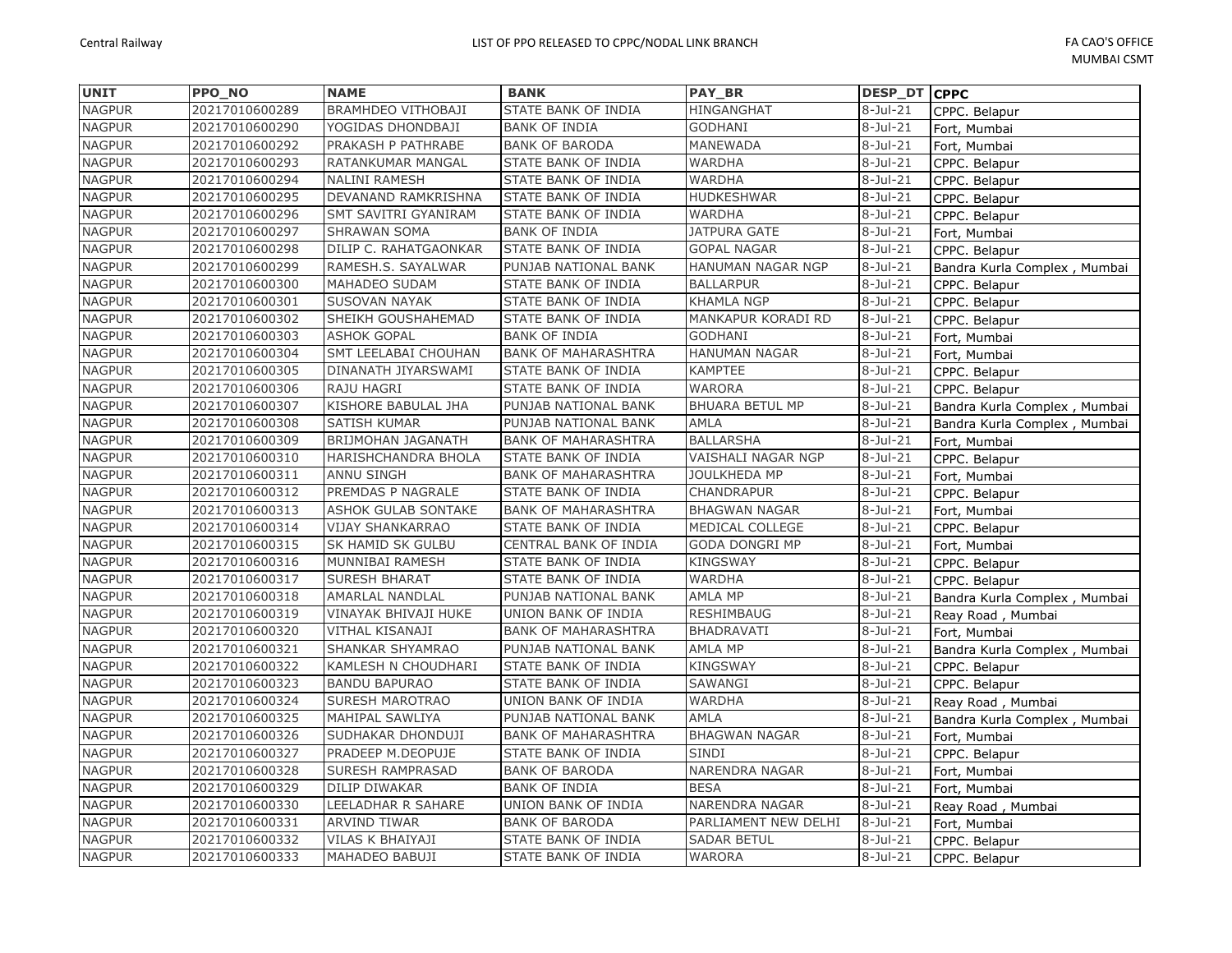| <b>UNIT</b>   | <b>PPO NO</b>  | <b>NAME</b>                               | <b>BANK</b>                | <b>PAY BR</b>                  | DESP_DT CPPC           |                              |
|---------------|----------------|-------------------------------------------|----------------------------|--------------------------------|------------------------|------------------------------|
| <b>NAGPUR</b> | 20217010600335 | <b>GAJANAN S MARATHE</b>                  | STATE BANK OF INDIA        | <b>WARDHA</b>                  | $8-Jul-21$             | CPPC. Belapur                |
| <b>NAGPUR</b> | 20217010600336 | <b>DILIP D KHARPURE</b>                   | PUNJAB NATIONAL BANK       | <b>KHAEABI NGP</b>             | $8-Jul-21$             | Bandra Kurla Complex, Mumbai |
| <b>NAGPUR</b> | 20217012500010 | <b>ANANDRAO R RAMTEKE</b>                 | <b>BANK OF INDIA</b>       | <b>BESA NGP</b>                | $6$ -Jul-21            | Fort, Mumbai                 |
| <b>NAGPUR</b> | 20217012500011 | VINAYAK J TAKWALE                         | UNION BANK OF INDIA        | BHUSAWAL DIST JALGAON 6-Jul-21 |                        | Reay Road, Mumbai            |
| <b>NAGPUR</b> | 20217012500012 | H T GOYAL                                 | STATE BANK OF INDIA        | <b>BODKHI BETUL</b>            | $6$ -Jul-21            | CPPC. Belapur                |
| <b>NAGPUR</b> | 20217012500013 | <b>CHANDRAVILAS</b>                       | UNION BANK OF INDIA        | <b>NARENDRA NAGAR</b>          | $6$ -Jul-21            | Reay Road, Mumbai            |
| <b>NAGPUR</b> | 20217012500014 | <b>VILAS GUNWANTRAO</b>                   | <b>BANK OF MAHARASHTRA</b> | DEO NAGAR NGP                  | $6$ -Jul-21            | Fort, Mumbai                 |
| <b>NAGPUR</b> | 20217012500015 | <b>DILIP NARAYAN BHAGAT</b>               | STATE BANK OF INDIA        | <b>WARDHA</b>                  | $6$ -Jul-21            | CPPC. Belapur                |
| <b>PUNE</b>   | 20207013400317 | <b>HASINA HUSSAIN</b>                     | UNION BANK OF INDIA        | <b>AKURDI</b>                  | $7 -$ Jul $-21$        | Reay Road, Mumbai            |
| <b>PUNE</b>   | 20207013400327 | ALES LUES SOJ                             | <b>BANK OF MAHARASHTRA</b> | NIRA BR                        | $7 -$ Jul $-21$        | Fort, Mumbai                 |
| <b>PUNE</b>   | 20207013400330 | P SIMON JOSEPH                            | <b>CANARA BANK</b>         | <b>MIRAJ</b>                   | $\overline{7}$ -Jul-21 | Bandra Kurla Complex, Mumbai |
| <b>PUNE</b>   | 20217012600006 | <b>VENKATESH KRISHNAN</b>                 | STATE BANK OF INDIA        | <b>SUR</b>                     | $5 -$ Jul $-21$        | CPPC. Belapur                |
| <b>PUNE</b>   | 20217013400083 | PATEL SYED MUZAFAR                        | STATE BANK OF INDIA        | <b>PUNE</b>                    | $7 -$ Jul $-21$        | CPPC. Belapur                |
| <b>PUNE</b>   | 20217013400102 | ASHOK RATNAKAR MOHITE                     | <b>CANARA BANK</b>         | <b>VARNE</b>                   | $7 -$ Jul $-21$        | Bandra Kurla Complex, Mumbai |
| <b>PUNE</b>   | 20217013400150 | SHAIKH ABDUL ROUP                         | <b>BANK OF BARODA</b>      | <b>MANDAVGAN PHARATA</b>       | $7 -$ Jul $-21$        | Fort, Mumbai                 |
| <b>PUNE</b>   | 20217013400151 | SUNIL PETER BHANDARI                      | STATE BANK OF INDIA        | <b>PUNE</b>                    | $6$ -Jul-21            | CPPC. Belapur                |
| <b>PUNE</b>   | 20217013400152 | <b>ANIL GOVINDRAO</b>                     | STATE BANK OF INDIA        | <b>RAVET</b>                   | $6$ -Jul-21            | CPPC. Belapur                |
| <b>PUNE</b>   | 20217013400153 | ANJALI CHANDRASHEKHAR                     | STATE BANK OF INDIA        | <b>PUNE</b>                    | $6$ -Jul-21            | CPPC. Belapur                |
| <b>PUNE</b>   | 20217013400154 | SURESH MANSI GHODKE                       | <b>BANK OF MAHARASHTRA</b> | <b>SANGAMWADI PUNE</b>         | 7-Jul-21               | Fort, Mumbai                 |
| <b>PUNE</b>   | 20217013400155 | <b>ASHOK SITARAM GAGARE</b>               | <b>STATE BANK OF INDIA</b> | <b>MUNDHWA</b>                 | $6$ -Jul-21            | CPPC. Belapur                |
| <b>PUNE</b>   | 20217013400156 | SHARANAPPA FAKIRAPA                       | STATE BANK OF INDIA        | <b>JAYSINGPUR</b>              | $6$ -Jul-21            | CPPC. Belapur                |
| <b>PUNE</b>   | 20217013400157 | KANHU BAPU MANDAVE                        | STATE BANK OF INDIA        | <b>SANGVI</b>                  | $6$ -Jul-21            | CPPC. Belapur                |
| <b>PUNE</b>   | 20217013400158 | SHANTABAI MALKANNA                        | <b>BANK OF MAHARASHTRA</b> | <b>PUNE</b>                    | $7 -$ Jul $-21$        | Fort, Mumbai                 |
| <b>PUNE</b>   | 20217013400159 | MOHAN RAMCHANDRA                          | <b>BANK OF INDIA</b>       | <b>PHALTAN</b>                 | 7-Jul-21               | Fort, Mumbai                 |
| <b>PUNE</b>   | 20217013400160 | SURESH C GAIKWAD                          | <b>BANK OF BARODA</b>      | STATION ROADF BR               | $7-Jul-21$             | Fort, Mumbai                 |
| <b>PUNE</b>   | 20217013400161 | <b>MAHADEV HANAMANT</b>                   | <b>CANARA BANK</b>         | <b>MIRAJ</b>                   | $7-Jul-21$             | Bandra Kurla Complex, Mumbai |
| <b>PUNE</b>   | 20217013400162 | RAMCHANDRA SHRIPATI                       | STATE BANK OF INDIA        | <b>DEHU ROAD</b>               | $6$ -Jul-21            | CPPC. Belapur                |
| <b>PUNE</b>   | 20217013400164 | <b>G RAJANNA</b>                          | <b>CANARA BANK</b>         | <b>MIRAJ</b>                   | $7 -$ Jul-21           | Bandra Kurla Complex, Mumbai |
| <b>PUNE</b>   | 20217013400165 | KHAJA SAYYAD HUSSAIN                      | <b>BANK OF BARODA</b>      | <b>STATION ROAD BR</b>         | 7-Jul-21               | Fort, Mumbai                 |
| <b>PUNE</b>   | 20217013400166 | NARASAYYA SANNA                           | <b>BANK OF BARODA</b>      | <b>STATION ROAD BR</b>         | $7-Jul-21$             | Fort, Mumbai                 |
| <b>PUNE</b>   | 20217013400167 | NAGNATH ABA SHINDE                        | STATE BANK OF INDIA        | <b>PUNE</b>                    | $6$ -Jul-21            | CPPC. Belapur                |
| <b>PUNE</b>   | 20217013400168 | RAMCHANDRA PARSHURAM                      | <b>STATE BANK OF INDIA</b> | <b>PUNE</b>                    | $6$ -Jul-21            | CPPC. Belapur                |
| <b>PUNE</b>   | 20217013400169 | <b>BALKAWADE RAVINDRA</b>                 | STATE BANK OF INDIA        | <b>MUNDHWA</b>                 | $6$ -Jul-21            | CPPC. Belapur                |
| <b>PUNE</b>   | 20217013400170 | MADHUKAR YESHWANT                         | <b>CANARA BANK</b>         | <b>MIRAJ</b>                   | $7-Jul-21$             | Bandra Kurla Complex, Mumbai |
| <b>PUNE</b>   | 20217013400171 | ANIL ANKUSH PATOLE                        | UNION BANK OF INDIA        | SOMWAR PETH                    | $7 -$ Jul $-21$        | Reay Road, Mumbai            |
| <b>PUNE</b>   | 20217013400172 | <b>JAMUNA SHIVENDRA</b>                   | <b>BANK OF BARODA</b>      | STATION ROAD BR                | $7 -$ Jul $-21$        | Fort, Mumbai                 |
| <b>PUNE</b>   | 20217013400174 | KERBA SHAMRAO GAIKWAD BANK OF MAHARASHTRA |                            | <b>DAPODI</b>                  | $7-Jul-21$             | Fort, Mumbai                 |
| <b>PUNE</b>   | 20217013400175 | RAMESH DEVID KAMBLE                       | <b>BANK OF MAHARASHTRA</b> | <b>PUNE</b>                    | $7-Jul-21$             | Fort, Mumbai                 |
| <b>PUNE</b>   | 20217013400176 | MAHENDRA N GAIKWAD                        | STATE BANK OF INDIA        | <b>BUND GARDEN</b>             | $6$ -Jul-21            | CPPC. Belapur                |
| <b>PUNE</b>   | 20217013400177 | <b>SANTOSH KUMAR</b>                      | STATE BANK OF INDIA        | <b>PUNE</b>                    | $6$ -Jul-21            | CPPC. Belapur                |
| <b>PUNE</b>   | 20217013400178 | <b>BHARAT BODHALA MASKE</b>               | <b>BANK OF MAHARASHTRA</b> | <b>PUNE</b>                    | $7 -$ Jul $-21$        | Fort, Mumbai                 |
| <b>PUNE</b>   | 20217013400179 | <b>BHAGWAT NARHARI PAWAR</b>              | <b>BANK OF MAHARASHTRA</b> | GOPALWADI                      | 7-Jul-21               | Fort, Mumbai                 |
| <b>PUNE</b>   | 20217013400180 | <b>ABHAY KUMAR SINGH</b>                  | <b>BANK OF BARODA</b>      | <b>HADAPSAR</b>                | $7-Jul-21$             | Fort, Mumbai                 |
| <b>PUNE</b>   | 20217013400181 | KALIDAS UMAJI JAGTAP                      | <b>STATE BANK OF INDIA</b> | <b>MUNDHWA</b>                 | $6$ -Jul-21            | CPPC. Belapur                |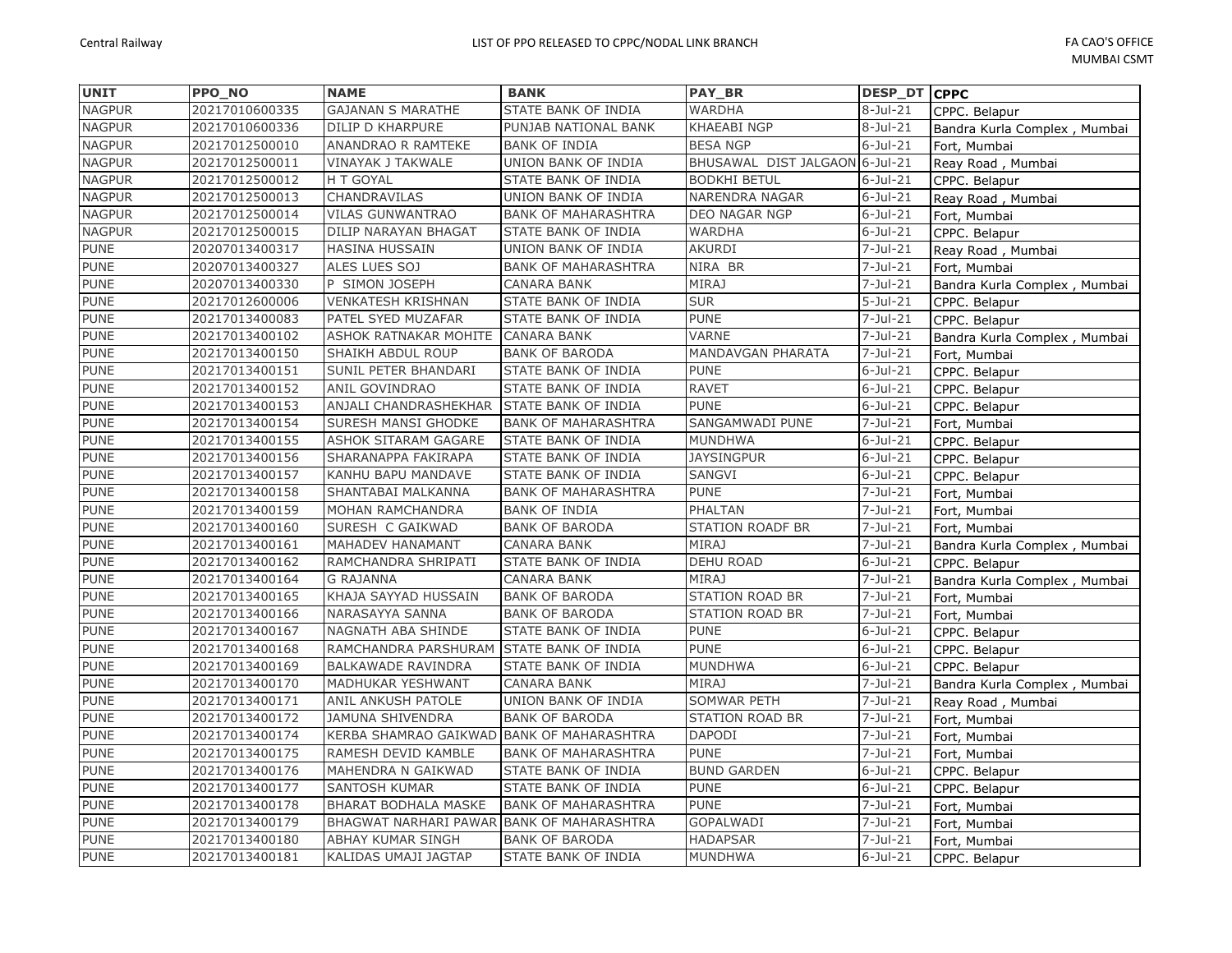| <b>UNIT</b>     | <b>PPO NO</b>  | <b>NAME</b>                 | <b>BANK</b>                | PAY_BR                     | <b>DESP_DT CPPC</b> |                              |
|-----------------|----------------|-----------------------------|----------------------------|----------------------------|---------------------|------------------------------|
| <b>SOLAPUR</b>  | 20207010700288 | NAZIRUDDIN ANWAR            | STATE BANK OF INDIA        | <b>SOLAPUR</b>             | $6$ -Jul-21         | CPPC. Belapur                |
| <b>SOLAPUR</b>  | 20217010700093 | <b>BALAJI D JADHAV</b>      | <b>BANK OF MAHARASHTRA</b> | <b>KURDWADI</b>            | $6$ -Jul-21         | Fort, Mumbai                 |
| <b>SOLAPUR</b>  | 20217010700165 | <b>BASHU NILOO</b>          | STATE BANK OF INDIA        | YEOLA                      | $6$ -Jul-21         | CPPC. Belapur                |
| <b>SOLAPUR</b>  | 20217010700166 | <b>ASHOK ARJUN</b>          | STATE BANK OF INDIA        | <b>RAHURI</b>              | $6$ -Jul-21         | CPPC. Belapur                |
| <b>SOLAPUR</b>  | 20217010700167 | DEGAONKAR SHRIKANT          | <b>BANK OF MAHARASHTRA</b> | <b>NAVI PETH SUR</b>       | $6$ -Jul-21         | Fort, Mumbai                 |
| <b>SOLAPUR</b>  | 20217010700168 | SHIVAPPA BASAPPA            | STATE BANK OF INDIA        | WADI                       | $6$ -Jul-21         | CPPC. Belapur                |
| <b>SOLAPUR</b>  | 20217010700170 | ABDUL JABBAR                | <b>BANK OF MAHARASHTRA</b> | <b>STN RD SUR</b>          | $6$ -Jul-21         | Fort, Mumbai                 |
| <b>SOLAPUR</b>  | 20217010700171 | ARJUN MARUTI                | STATE BANK OF INDIA        | KURDUWADI                  | $6$ -Jul-21         | CPPC. Belapur                |
| <b>SOLAPUR</b>  | 20217010700172 | <b>MANSING NAGNATH</b>      | CENTRAL BANK OF INDIA      | <b>DHOND</b>               | $6$ -Jul-21         | Fort, Mumbai                 |
| <b>SOLAPUR</b>  | 20217010700173 | <b>BABU PRAKASH WALMIKI</b> | STATE BANK OF INDIA        | <b>DAUND</b>               | $6$ -Jul-21         | CPPC. Belapur                |
| <b>SOLAPUR</b>  | 20217010700174 | DINESH SINGH                | UNION BANK OF INDIA        | <b>BHARATPUR RAJASTHAN</b> | $6$ -Jul-21         | Reay Road, Mumbai            |
| <b>SOLAPUR</b>  | 20217010700175 | DASTGIR DAWOOD ALI          | STATE BANK OF INDIA        | SHAHABAD                   | $6$ -Jul-21         | CPPC. Belapur                |
| <b>SOLAPUR</b>  | 20217010700176 | NAGRAJ BASAWRAJ             | STATE BANK OF INDIA        | WADI                       | $6$ -Jul-21         | CPPC. Belapur                |
| <b>SOLAPUR</b>  | 20217010700177 | BABOO ARJUN                 | STATE BANK OF INDIA        | <b>HOTGI STH</b>           | $6$ -Jul-21         | CPPC. Belapur                |
| <b>SOLAPUR</b>  | 20217010700178 | <b>RAMDAS SANGRAM</b>       | STATE BANK OF INDIA        | <b>UDGIR LATUR</b>         | $6$ -Jul-21         | CPPC. Belapur                |
| <b>SOLAPUR</b>  | 20217010700179 | <b>D U RATHOD</b>           | CANARA BANK                | SHAHABAD                   | $6$ -Jul-21         | Bandra Kurla Complex, Mumbai |
| <b>SOLAPUR</b>  | 20217010700180 | SHAM HANMANTU               | CANARA BANK                | SHAHABAD                   | $6$ -Jul-21         | Bandra Kurla Complex, Mumbai |
| <b>SOLAPUR</b>  | 20217010700181 | NIVARTI BABURAO             | CANARA BANK                | <b>DAUND</b>               | $6$ -Jul-21         | Bandra Kurla Complex, Mumbai |
| <b>SOLAPUR</b>  | 20217010700182 | PANDU KASHINATH             | <b>BANK OF MAHARASHTRA</b> | <b>STN RD SUR</b>          | $6$ -Jul-21         | Fort, Mumbai                 |
| <b>SOLAPUR</b>  | 20217010700183 | A A KAMBLE                  | <b>BANK OF INDIA</b>       | <b>SADAR BAZAR</b>         | $6$ -Jul-21         | Fort, Mumbai                 |
| <b>SOLAPUR</b>  | 20217010700184 | SANJAY S SARWADE            | STATE BANK OF INDIA        | <b>DAUND</b>               | $6$ -Jul-21         | CPPC. Belapur                |
| <b>SOLAPUR</b>  | 20217010700185 | RASHID KASIM MULLA          | <b>BANK OF MAHARASHTRA</b> | <b>STN RD SUR</b>          | $6$ -Jul-21         | Fort, Mumbai                 |
| <b>SOLAPUR</b>  | 20217010700186 | ANDRIAS ANANT               | <b>BANK OF MAHARASHTRA</b> | <b>DAUND</b>               | $6$ -Jul-21         | Fort, Mumbai                 |
| <b>SOLAPUR</b>  | 20217010700187 | AKHTAR JAFAR KHAN           | <b>BANK OF INDIA</b>       | KURDUWADI                  | $6$ -Jul-21         | Fort, Mumbai                 |
| <b>SOLAPUR</b>  | 20217010700188 | RAMSAJIVAN.R.MAURYA         | STATE BANK OF INDIA        | SANGIPUR LICKNOW           | $6$ -Jul-21         | CPPC. Belapur                |
| <b>SOLAPUR</b>  | 20217011300189 | DINKAR DASHRATH GORE        | <b>BANK OF INDIA</b>       | KURDUWADI                  | $6$ -Jul-21         | Fort, Mumbai                 |
| <b>SOLAPUR</b>  | 20217011300190 | KONDBALE UTTAM              | STATE BANK OF INDIA        | KURDUWADI                  | $6$ -Jul-21         | CPPC. Belapur                |
| <b>WAAO BSL</b> | 20217011500041 | S R JAWALE                  | <b>BANK OF BARODA</b>      | <b>BSL</b>                 | $1-Jul-21$          | Fort, Mumbai                 |
| <b>WAAO BSL</b> | 20217011500042 | RAJENDRA SINGH              | STATE BANK OF INDIA        | <b>BSL</b>                 | $1-Jul-21$          | CPPC. Belapur                |
| <b>WAAO BSL</b> | 20217011500043 | SATISHKUMAR                 | STATE BANK OF INDIA        | <b>BSL</b>                 | $1-Jul-21$          | CPPC. Belapur                |
| <b>WAAO BSL</b> | 20217011500044 | RATILAL TUKARAM             | STATE BANK OF INDIA        | <b>DHULE</b>               | $1-Jul-21$          | CPPC. Belapur                |
| <b>WAAO BSL</b> | 20217011500045 | ARUN WAMAN BAVISKAR         | UNION BANK OF INDIA        | <b>BSL</b>                 | $1-Jul-21$          | Reay Road, Mumbai            |
| <b>WAAO BSL</b> | 20217011500046 | RAJESH CHHBU MAHAJAN        | UNION BANK OF INDIA        | <b>BSL</b>                 | $1-Jul-21$          | Reay Road, Mumbai            |
| <b>WAAO BSL</b> | 20217011500047 | JAYRAM VITHAL               | <b>BANK OF BARODA</b>      | <b>BSL</b>                 | $1-Jul-21$          | Fort, Mumbai                 |
| <b>WAAO BSL</b> | 20217011500048 | SUNIL WALMIK ZALTE          | <b>BANK OF BARODA</b>      | <b>MMR</b>                 | $1-Jul-21$          | Fort, Mumbai                 |
| <b>WAAO BSL</b> | 20217011500049 | A A SOLE                    | <b>BANK OF BARODA</b>      | <b>BSL</b>                 | $1-Jul-21$          | Fort, Mumbai                 |
| <b>WAAO BSL</b> | 20217011500050 | RAVINDRA KUMAR SHARMA       | UNION BANK OF INDIA        | <b>BSL</b>                 | $1-Jul-21$          | Reay Road, Mumbai            |
| <b>WAAO MMR</b> | 20217011600026 | SANJAY RAMCHANDRA           | STATE BANK OF INDIA        | <b>NASHIK</b>              | $9$ -Jul-21         | CPPC. Belapur                |
| <b>WAAO MMR</b> | 20217011600027 | <b>VITHAL VISHWANATH</b>    | <b>BANK OF BARODA</b>      | <b>MMR</b>                 | $9-Jul-21$          | Fort, Mumbai                 |
| <b>WAAO MMR</b> | 20217011600028 | PRADEEP LAXMAN              | STATE BANK OF INDIA        | <b>NASHIK</b>              | $9-Jul-21$          | CPPC. Belapur                |
| WAAO MMR        | 20217011600029 | SUBHASH BHILA WAGH          | <b>BANK OF MAHARASHTRA</b> | <b>MMR</b>                 | $9-Jul-21$          | Fort, Mumbai                 |
| <b>WAAO MMR</b> | 20217011600030 | SAHEBRAO BANDOO             | CENTRAL BANK OF INDIA      | <b>MMR</b>                 | $5-Jul-21$          | Fort, Mumbai                 |
| <b>WAAO MMR</b> | 20217011600031 | <b>ASHOK GANPAT AVHAD</b>   | CENTRAL BANK OF INDIA      | <b>MMR</b>                 | $5 -$ Jul $-21$     | Fort, Mumbai                 |
| <b>WAAO MMR</b> | 20217011600032 | <b>BHAURAO SUKDEO</b>       | <b>BANK OF MAHARASHTRA</b> | <b>NASHIK</b>              | $9$ -Jul-21         | Fort, Mumbai                 |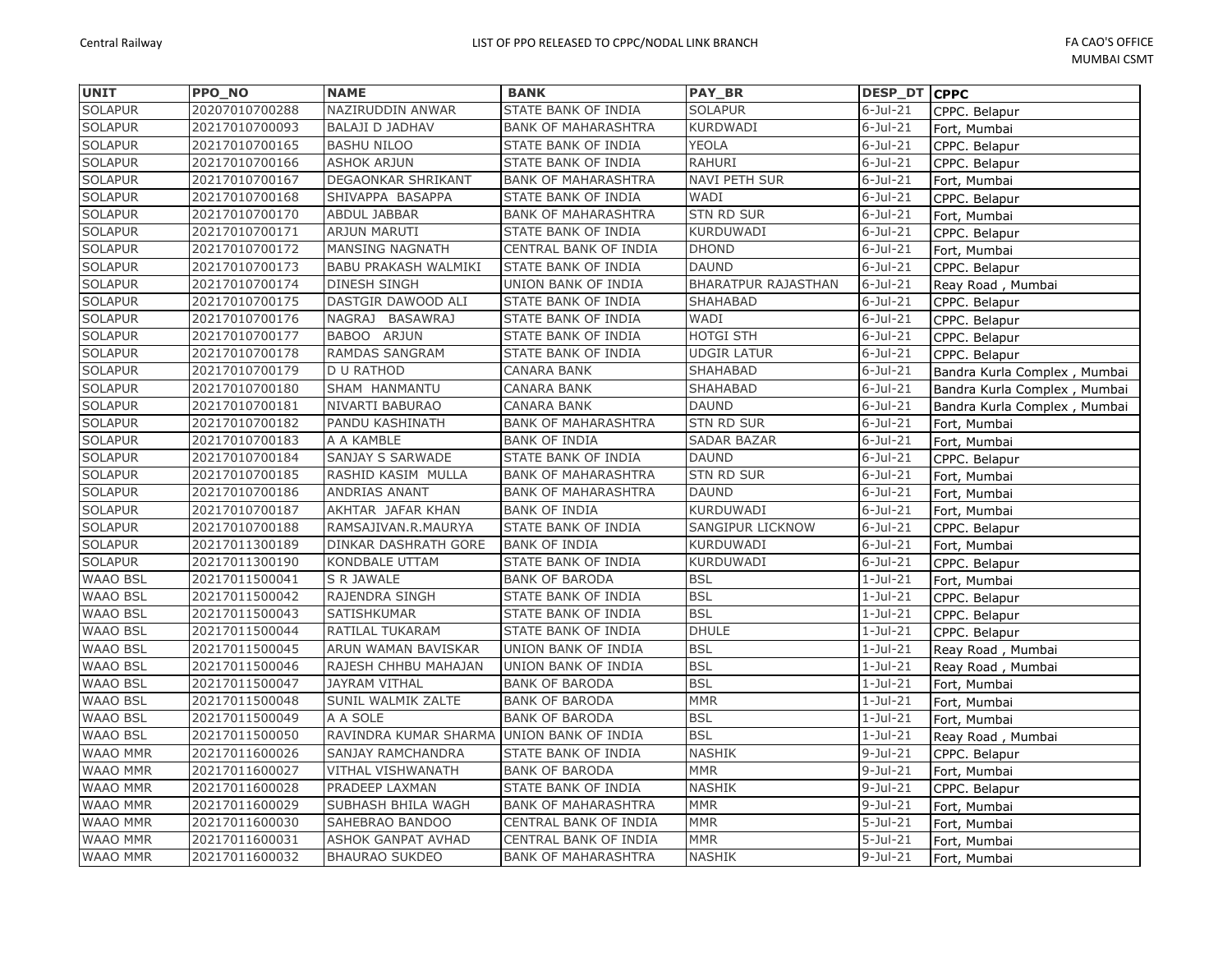| <b>UNIT</b>     | PPO_NO         | <b>NAME</b>                          | <b>BANK</b>                | <b>PAY BR</b>     | DESP_DT CPPC           |                              |
|-----------------|----------------|--------------------------------------|----------------------------|-------------------|------------------------|------------------------------|
| WAAO MMR        | 20217011600033 | CHANDRAHAS LAKHA                     | CENTRAL BANK OF INDIA      | <b>MMR</b>        | $5 -$ Jul $-21$        | Fort, Mumbai                 |
| <b>WAAO MMR</b> | 20217011600034 | <b>BALU GOVIND SHINDE</b>            | CENTRAL BANK OF INDIA      | <b>MMR</b>        | $5-Jul-21$             | Fort, Mumbai                 |
| <b>WAAO MMR</b> | 20217011600035 | <b>GANPAT DHONDIBA</b>               | CENTRAL BANK OF INDIA      | <b>MMR</b>        | $5 -$ Jul $-21$        | Fort, Mumbai                 |
| WAAO MMR        | 20217011600036 | ABDUL KARIM RAHEMAN                  | UNION BANK OF INDIA        | <b>MMR</b>        | $5 -$ Jul $-21$        | Reay Road, Mumbai            |
| WAO MTN         | 20217011200156 | AMAR ANANT MAHER                     | <b>CANARA BANK</b>         | VASAI             | $5 -$ Jul $-21$        | Bandra Kurla Complex, Mumbai |
| <b>WAO MTN</b>  | 20217011200160 | HARICHANDRA YESWANT                  | STATE BANK OF INDIA        | <b>TITWALA</b>    | $5 -$ Jul $-21$        | CPPC. Belapur                |
| WAO MTN         | 20217011200245 | VIJAY MALHARI SABLE                  | UNION BANK OF INDIA        | THANE             | $5-Jul-21$             | Reay Road, Mumbai            |
| <b>WAO MTN</b>  | 20217011200246 | <b>GULABCHAND BUDDHULAL</b>          | CENTRAL BANK OF INDIA      | <b>KYN</b>        | $5 -$ Jul $-21$        | Fort, Mumbai                 |
| <b>WAO MTN</b>  | 20217011200247 | MADAN JAYARAM DOHALE                 | <b>STATE BANK OF INDIA</b> | <b>KYN</b>        | $7 -$ Jul $-21$        | CPPC. Belapur                |
| WAO MTN         | 20217011200248 | <b>BASRAJ H</b>                      | CANARA BANK                | <b>MTN</b>        | $5 -$ Jul $-21$        | Bandra Kurla Complex, Mumbai |
| WAO MTN         | 20217011200249 | <b>GOVIND M PATIL</b>                | CENTRAL BANK OF INDIA      | <b>DOMBIVLI</b>   | $5-Jul-21$             | Fort, Mumbai                 |
| <b>WAO MTN</b>  | 20217011200250 | BHAGIRATHI H PATRO                   | STATE BANK OF INDIA        | KYN               | $5 -$ Jul $-21$        | CPPC. Belapur                |
| <b>WAO MTN</b>  | 20217011200251 | MANOHAR UTTAM MAHALE                 | STATE BANK OF INDIA        | <b>KYN</b>        | $5 -$ Jul $-21$        | CPPC. Belapur                |
| WAO MTN         | 20217011200252 | YESUDAS P GAIKWAD                    | <b>BANK OF BARODA</b>      | AMBERNATH         | $5-Jul-21$             | Fort, Mumbai                 |
| <b>WAO MTN</b>  | 20217011200253 | RICHARD JOHN ALMEIDA                 | UNION BANK OF INDIA        | <b>BASSEIN</b>    | $5-Jul-21$             | Reay Road, Mumbai            |
| <b>WAO MTN</b>  | 20217011200254 | <b>WALMIK RAMBHAU</b>                | <b>BANK OF INDIA</b>       | <b>KYN</b>        | $5 -$ Jul $-21$        | Fort, Mumbai                 |
| <b>WAO MTN</b>  | 20217011200258 | BHARAT KASHINATH DALVI               | <b>STATE BANK OF INDIA</b> | <b>BORIVALI</b>   | $5-Jul-21$             | CPPC. Belapur                |
| WAO MTN         | 20217011200260 | TUKARAM VITHAL                       | <b>BANK OF MAHARASHTRA</b> | NASHIK            | $5-Jul-21$             | Fort, Mumbai                 |
| <b>WAO MTN</b>  | 20217011200261 | ANITA R SUKHADARE                    | <b>BANK OF MAHARASHTRA</b> | MULUND            | $5-Jul-21$             | Fort, Mumbai                 |
| <b>WAO MTN</b>  | 20217011200262 | HEMCHANDRA G JADHAV                  | <b>BANK OF MAHARASHTRA</b> | <b>KYN</b>        | $5-Jul-21$             | Fort, Mumbai                 |
| WAO MTN         | 20217011200263 | <b>BALAKDAS VISHESHWAR</b>           | CANARA BANK                | <b>MTN</b>        | $5 -$ Jul $-21$        | Bandra Kurla Complex, Mumbai |
| <b>WAO MTN</b>  | 20217011200264 | SURESH DUNDA HARINAME                | <b>CANARA BANK</b>         | <b>MTN</b>        | $5 -$ Jul $-21$        | Bandra Kurla Complex, Mumbai |
| <b>WAO MTN</b>  | 20217011200265 | <b>GOPINATH KATHOD</b>               | <b>BANK OF MAHARASHTRA</b> | PADGHA            | $\overline{5}$ -Jul-21 | Fort, Mumbai                 |
| <b>WAO MTN</b>  | 20217011200266 | ATMARAM RAMCHANDRA                   | <b>CANARA BANK</b>         | <b>VIRAR</b>      | $5-Jul-21$             | Bandra Kurla Complex, Mumbai |
| <b>WAO MTN</b>  | 20217011200267 | MATES PEDRU LOPES                    | STATE BANK OF INDIA        | VIRAR             | $5-Jul-21$             | CPPC. Belapur                |
| <b>WAO MTN</b>  | 20217011200268 | HARISHKUMAR                          | <b>BANK OF MAHARASHTRA</b> | <b>BANDRA</b>     | $5$ -Jul-21            | Fort, Mumbai                 |
| WAO MTN         | 20217011200269 | MOGALAPPA NARSAPPA                   | <b>CANARA BANK</b>         | YADGIR            | $5 -$ Jul $-21$        | Bandra Kurla Complex, Mumbai |
| WAO MTN         | 20217011200270 | ANALKUMAR RAMBILAS                   | STATE BANK OF INDIA        | <b>TROMBAY</b>    | $5 -$ Jul $-21$        | CPPC. Belapur                |
| <b>WAO MTN</b>  | 20217011200271 | SIDYA RAMA AARE                      | <b>BANK OF MAHARASHTRA</b> | KHARDI            | $5-Jul-21$             | Fort, Mumbai                 |
| <b>WAO MTN</b>  | 20217011200272 | SHARAD ANANT PAGARE                  | CENTRAL BANK OF INDIA      | KYN               | $5 -$ Jul $-21$        | Fort, Mumbai                 |
| <b>WAO MTN</b>  | 20217011200273 | HUSSENAPPA ASHAPPA                   | <b>CANARA BANK</b>         | <b>DHARAVI</b>    | $5 -$ Jul $-21$        | Bandra Kurla Complex, Mumbai |
| <b>WAO MTN</b>  | 20217011200274 | SANJAY B GAIKWAD                     | STATE BANK OF INDIA        | <b>GHATKOPAR</b>  | $5-Jul-21$             | CPPC. Belapur                |
| WAO MTN         | 20217011200275 | SHAIKH RASID MOHAMMED BANK OF BARODA |                            | <b>GODHRA</b>     | $5-Jul-21$             | Fort, Mumbai                 |
| WAO MTN         | 20217011200276 | <b>BHAGWANBHAI D PATEL</b>           | <b>BANK OF BARODA</b>      | <b>VILE PARLE</b> | $5 -$ Jul $-21$        | Fort, Mumbai                 |
| WAO MTN         | 20217011200277 | VEERAMUTHU GANPATHI                  | <b>BANK OF INDIA</b>       | <b>KYN</b>        | $5 -$ Jul $-21$        | Fort, Mumbai                 |
| WAO MTN         | 20217011200278 | KISHOR U SONAWANE                    | STATE BANK OF INDIA        | <b>KYN</b>        | $\overline{5}$ -Jul-21 | CPPC. Belapur                |
| <b>WAO MTN</b>  | 20217011200279 | HANUMANTHA BUDHAPPA                  | <b>INDIAN BANK</b>         | DHARAVI           | $5-Jul-21$             | Kings Circle, Mumbai         |
| <b>WAO MTN</b>  | 20217011200280 | <b>KANNAN MUNIAN</b>                 | <b>INDIAN BANK</b>         | <b>CHEMBUR</b>    | $5 -$ Jul $-21$        | Kings Circle, Mumbai         |
| WAO MTN         | 20217011200281 | <b>KISAN HARI</b>                    | STATE BANK OF INDIA        | <b>NASHIK</b>     | $5$ -Jul-21            | CPPC. Belapur                |
| WAO MTN         | 20217011200282 | CHANDRASHEKHAR KISAN                 | <b>CANARA BANK</b>         | <b>MTN</b>        | $5 -$ Jul $-21$        | Bandra Kurla Complex, Mumbai |
| <b>WAO MTN</b>  | 20217011200283 | PREMSHANKAR S DIXIT                  | STATE BANK OF INDIA        | NALLASOPARA       | $5-Jul-21$             | CPPC. Belapur                |
| WAO MTN         | 20217011200284 | SHASHIKANT S PATIL                   | STATE BANK OF INDIA        | <b>VIRAR</b>      | $5-Jul-21$             | CPPC. Belapur                |
| <b>WAO MTN</b>  | 20217011200285 | SANJAY DINKAR                        | UNION BANK OF INDIA        | <b>KYN</b>        | $5-Jul-21$             | Reay Road, Mumbai            |
| <b>WAO MTN</b>  | 20217011200286 | SIDHHARTH M RUPWATE                  | <b>STATE BANK OF INDIA</b> | <b>BADLAPUR</b>   | $5 -$ Jul $-21$        | CPPC. Belapur                |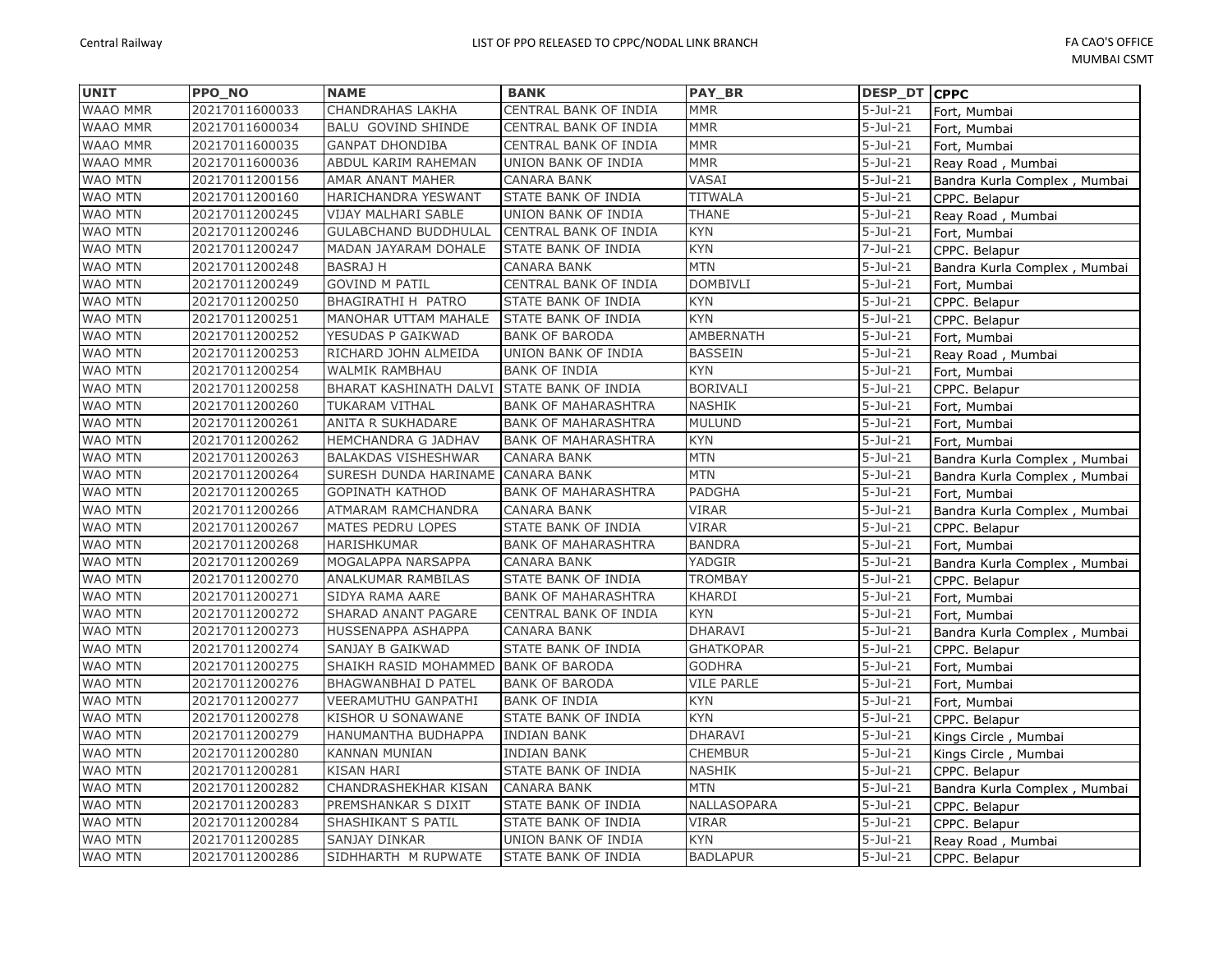| <b>UNIT</b>      | PPO_NO         | <b>NAME</b>                                | <b>BANK</b>                | PAY_BR           | <b>DESP_DT</b>         | <b>CPPC</b>                  |
|------------------|----------------|--------------------------------------------|----------------------------|------------------|------------------------|------------------------------|
| <b>WAO MTN</b>   | 20217011200287 | AKHTAR HUSAIN ABDUL                        | CANARA BANK                | VIKHROLI         | $5-Jul-21$             | Bandra Kurla Complex, Mumbai |
| <b>WAO MTN</b>   | 20217011200288 | CHIDANANDA H                               | STATE BANK OF INDIA        | <b>VIRAR</b>     | $5-Jul-21$             | CPPC. Belapur                |
| <b>WAO MTN</b>   | 20217011200289 | HARIRAM LAUTOORAM                          | UNION BANK OF INDIA        | <b>MTN</b>       | $5 -$ Jul $-21$        | Reay Road, Mumbai            |
| WAO MTN          | 20217011200290 | SHATRUGAN YESHWANT                         | CENTRAL BANK OF INDIA      | SHENDI           | $5 -$ Jul $-21$        | Fort, Mumbai                 |
| WAO MTN          | 20217011200291 | INDRAKUMAR S PANDEY                        | <b>BANK OF BARODA</b>      | KANDIVALI        | $5 -$ Jul $-21$        | Fort, Mumbai                 |
| WAO MTN          | 20217011200292 | MURLIDHAR DAGADU                           | CENTRAL BANK OF INDIA      | <b>SHENDI</b>    | $5 -$ Jul $-21$        | Fort, Mumbai                 |
| WAO MTN          | 20217011200293 | PANDURANG V BHOT                           | UNION BANK OF INDIA        | NASHIK           | $5 -$ Jul-21           | Reay Road, Mumbai            |
| WAO MTN          | 20217011200294 | BHAGIRATHI JURAI SAHU                      | STATE BANK OF INDIA        | ORISSA           | $5 -$ Jul $-21$        | CPPC. Belapur                |
| <b>WAO MTN</b>   | 20217011200295 | R P JADHAV                                 | <b>BANK OF MAHARASHTRA</b> | NASHIK           | $9$ -Jul-21            | Fort, Mumbai                 |
| <b>WAO MTN</b>   | 20217011200296 | <b>GUNDOO ANNASUTAR</b>                    | UNION BANK OF INDIA        | AIROLI           | $9-Jul-21$             | Reay Road, Mumbai            |
| WAO MTN          | 20217011200297 | MOHD MOIN M BAKAR                          | <b>INDIAN BANK</b>         | <b>MTN</b>       | $9-Jul-21$             | Kings Circle, Mumbai         |
| <b>WAO PAREL</b> | 20217011300004 | <b>BHARATKUMAR MAGANLAL</b>                | CENTRAL BANK OF INDIA      | PAREL            | $1-Jul-21$             | Fort, Mumbai                 |
| <b>WAO PAREL</b> | 20217011300160 | PARASHRAM ANAJI LOHARE UNION BANK OF INDIA |                            | DHAMANGAON       | $7 -$ Jul $-21$        | Reay Road, Mumbai            |
| <b>WAO PAREL</b> | 20217011300164 | SURYANARAYAN B DHAMAK STATE BANK OF INDIA  |                            | KALYAN           | $6$ -Jul-21            | CPPC. Belapur                |
| <b>WAO PAREL</b> | 20217011300165 | CHANDRAKANT RAMJI                          | <b>BANK OF MAHARASHTRA</b> | ADARSH NAGAR     | $7 -$ Jul $-21$        | Fort, Mumbai                 |
| <b>WAO PAREL</b> | 20217011300166 | UTTAM DATTU KAMBLE                         | STATE BANK OF INDIA        | KHADAKPADA       | $6$ -Jul-21            | CPPC. Belapur                |
| <b>WAO PAREL</b> | 20217011300167 | KAILASHNATH BANARSI                        | UNION BANK OF INDIA        | DOMBIVILI        | $\overline{7}$ -Jul-21 | Reay Road, Mumbai            |
| <b>WAO PAREL</b> | 20217011300168 | ANJALI P.KAMBLE                            | STATE BANK OF INDIA        | PAREL            | $6$ -Jul-21            | CPPC. Belapur                |
| <b>WAO PAREL</b> | 20217011300169 | <b>HARIDAS RAMNATH</b>                     | <b>BANK OF BARODA</b>      | KALYAN           | $7 -$ Jul $-21$        | Fort, Mumbai                 |
| <b>WAO PAREL</b> | 20217011300170 | KISHOR BALKRISHNA                          | STATE BANK OF INDIA        | ANDHERI EAST     | $6$ -Jul-21            | CPPC. Belapur                |
| <b>WAO PAREL</b> | 20217011300171 | M D SHRINGARPURE                           | STATE BANK OF INDIA        | <b>THANE</b>     | $6$ -Jul-21            | CPPC. Belapur                |
| <b>WAO PAREL</b> | 20217011300172 | <b>GAURAV J YADAV</b>                      | <b>BANK OF BARODA</b>      | DEORIA UP        | $7 -$ Jul $-21$        | Fort, Mumbai                 |
| <b>WAO PAREL</b> | 20217011300173 | A K SHARMA                                 | CENTRAL BANK OF INDIA      | KALYAN           | $7 -$ Jul $-21$        | Fort, Mumbai                 |
| <b>WAO PAREL</b> | 20217011300174 | <b>BUDDHIRAM RAMRAJ</b>                    | <b>BANK OF INDIA</b>       | KALYAN           | $7 -$ Jul $-21$        | Fort, Mumbai                 |
| <b>WAO PAREL</b> | 20217011300175 | AJAYKUMAR PUNDARIKRAI                      | STATE BANK OF INDIA        | <b>BHAYANDAR</b> | $6$ -Jul-21            | CPPC. Belapur                |
| <b>WAO PAREL</b> | 20217011300176 | <b>ASHOK S ASHAMMANOOR</b>                 | <b>CANARA BANK</b>         | VIKHROLI         | $7 -$ Jul $-21$        | Bandra Kurla Complex, Mumbai |
| <b>WAO PAREL</b> | 20217011300178 | NARAYAN VITHOBA MORE                       | <b>CANARA BANK</b>         | AMBERNATH        | $7 -$ Jul $-21$        | Bandra Kurla Complex, Mumbai |
| <b>WAO PAREL</b> | 20217011300179 | ALTAF HUSSAIN PAPAMIYA                     | CENTRAL BANK OF INDIA      | <b>BANDRA</b>    | $7 -$ Jul $-21$        | Fort, Mumbai                 |
| <b>WAO PAREL</b> | 20217011300180 | RAJENDRA JAYVANT                           | CENTRAL BANK OF INDIA      | KURLA            | $7 -$ Jul $-21$        | Fort, Mumbai                 |
| <b>WAO PAREL</b> | 20217011300181 | <b>KAMTAPRASAD R YADAV</b>                 | STATE BANK OF INDIA        | KALYAN           | $6$ -Jul-21            | CPPC. Belapur                |
| <b>WAO PAREL</b> | 20217011300182 | DHARMRAJ SITARAM                           | CENTRAL BANK OF INDIA      | MANMAD           | $7 -$ Jul $-21$        | Fort, Mumbai                 |
| <b>WAO PAREL</b> | 20217011300183 | NALLAPERUMAL S PILLAI                      | <b>CANARA BANK</b>         | KATEMANIVALI     | $7 -$ Jul $-21$        | Bandra Kurla Complex, Mumbai |
| <b>WAO PAREL</b> | 20217011300184 | RAHUL B WASNIK                             | <b>BANK OF BARODA</b>      | VIJAYNAGARI      | $7 -$ Jul $-21$        | Fort, Mumbai                 |
| <b>WAO PAREL</b> | 20217011300185 | PARSHURAM G KADECHKAR STATE BANK OF INDIA  |                            | AMBARNATH        | $6$ -Jul-21            | CPPC. Belapur                |
| <b>WAO PAREL</b> | 20217011300186 | VISHVANATH T MAHAJAN                       | STATE BANK OF INDIA        | <b>JALGAON</b>   | $6$ -Jul-21            | CPPC. Belapur                |
| <b>WAO PAREL</b> | 20217011300187 | ANIL D GANDHE                              | PUNJAB NATIONAL BANK       | CPPC, MUMBAI     | $7-Jul-21$             | Bandra Kurla Complex, Mumbai |
| <b>WAO PAREL</b> | 20217011300188 | PURUSHOTTAMDAS                             | STATE BANK OF INDIA        | VIKHROLI         | $6$ -Jul-21            | CPPC. Belapur                |
| <b>WAO PAREL</b> | 20217011300191 | <b>S N JADHAV</b>                          | <b>BANK OF INDIA</b>       | ANDHERI WEST     | $7 -$ Jul $-21$        | Fort, Mumbai                 |
| <b>WAO PAREL</b> | 20217011300192 | <b>JAGDISH GHANSHYAM</b>                   | STATE BANK OF INDIA        | THANE EAST       | $6$ -Jul-21            | CPPC. Belapur                |
| <b>WAO PAREL</b> | 20217011300193 | PARASHRAM NANAJI HIRE                      | <b>BANK OF MAHARASHTRA</b> | ULHASNAGAR IV    | $7 -$ Jul $-21$        | Fort, Mumbai                 |
| <b>WAO PAREL</b> | 20217011300194 | VASANT JANU PATIL                          | UNITED COMMERCIAL BANK     | KHIDKALI         | $7 -$ Jul $-21$        | Fort, Mumbai                 |
| <b>WAO PAREL</b> | 20217011300195 | <b>NARENDRA</b>                            | STATE BANK OF INDIA        | SINGRAMAU        | $6$ -Jul-21            | CPPC. Belapur                |
| <b>WAO PAREL</b> | 20217011300196 | SHERBANU G. RASUL                          | <b>BANK OF MAHARASHTRA</b> | KALYAN           | $7 -$ Jul $-21$        | Fort, Mumbai                 |
| <b>WAO PAREL</b> | 20217011300197 | VINITA V. KADAM                            | <b>BANK OF BARODA</b>      | <b>PANVEL</b>    | 7-Jul-21               | Fort, Mumbai                 |